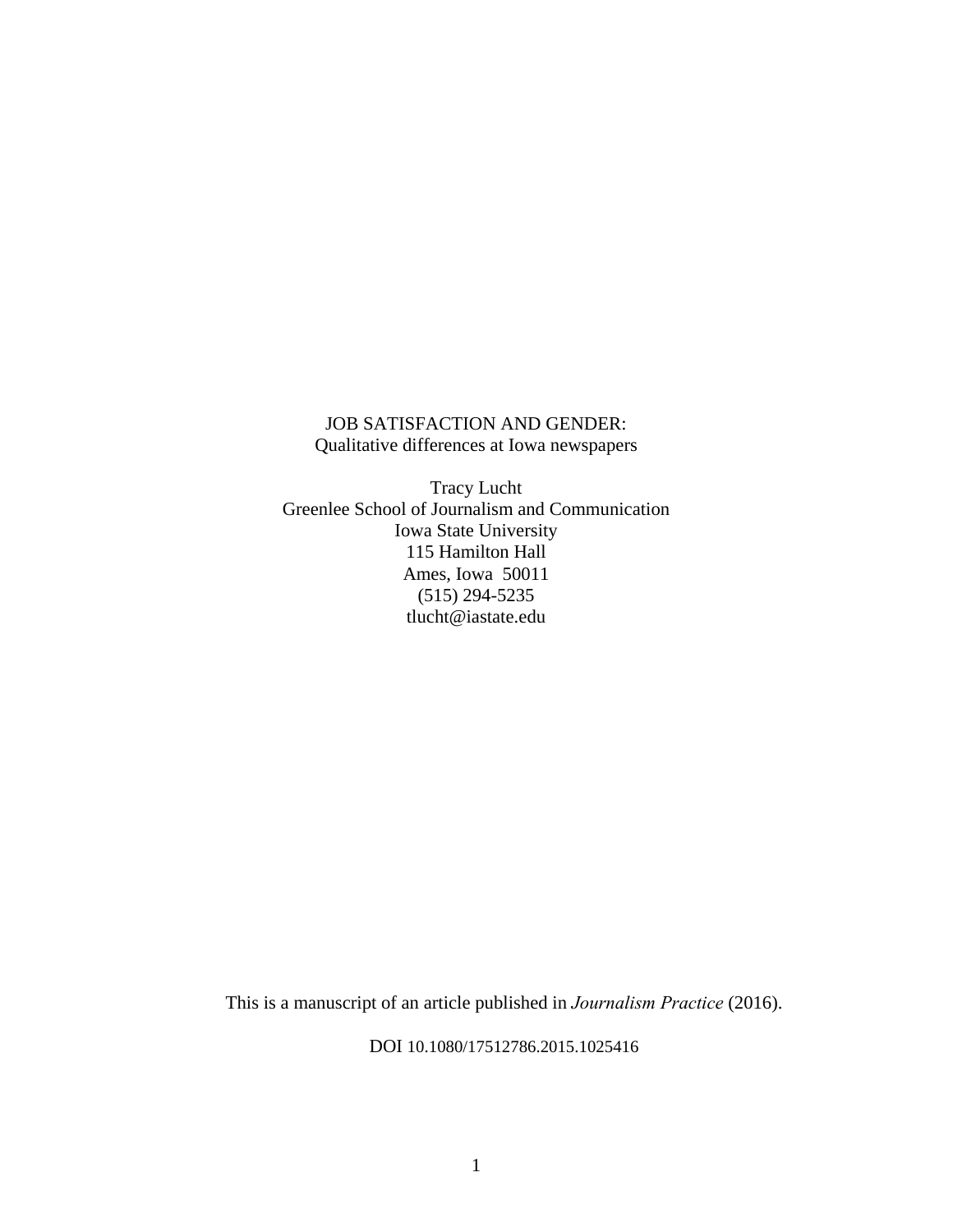*This study uses quantitative and qualitative survey data to examine the job satisfaction of male and female employees at Iowa newspapers. Responses to open-ended questions indicated qualitative differences in the issues men and women considered salient and in the discourses they used to talk about their work. Male respondents were more likely to use language that evoked professional efficacy and emphasized presence. Female respondents more likely to use language that related to production and emphasized position. The findings also indicate a gender discrepancy related to income and financial status; men reported higher salaries and indicated greater financial security than women. Economic environment emerged as a salient issue for both male and female employees. Overall, the findings support the use of qualitative data to explore issues related to gender and job satisfaction and suggest organizational factors play an important role in newspaper employees' attitudes and perceptions about their work.* 

Keywords: Gender; job satisfaction; community newspapers; women and the media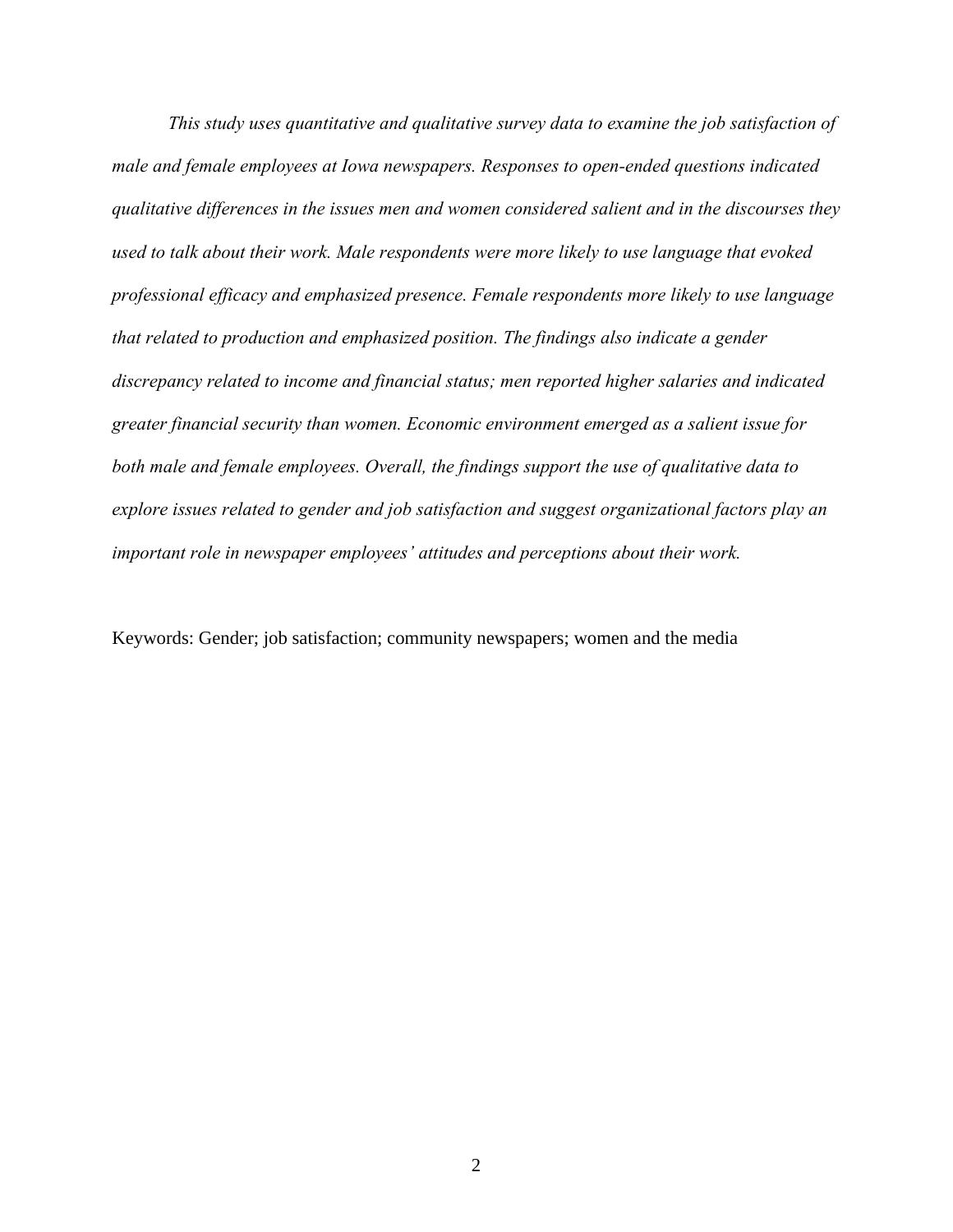# **Introduction**

The makeup of media industries from bottom to top shows that women tend to be clustered in lower- to mid-level jobs and less represented in senior positions (e.g., Byerly, 2011; North, 2009a; Chambers, Steiner and Fleming, 2004; Ross, 2004; Beasley and Gibbons, 2003). In a sample of U.S. news media, research by the International Women's Media Foundation found that women made up about 41 percent of the total workforce but less than one-fourth of top managers (Byerly, 2011). In her analysis of the findings, Byerly (2013) noted the low proportions of women in technical and top management jobs compared with their high proportions in support, junior professional and middle management roles.

Previous data specific to daily newspapers in the United States showed that women made up about 18 percent of newspaper publishers, 26 percent of top editors, and 31 percent of advertising directors (Arnold, Hendrickson and Linton, 2003). According to the most recent newsroom census by the American Society of Newspaper Editors, women held about 37 percent of full-time jobs and about 35 percent of supervisory positions ("Newsroom Employment Census 2014"), proportions that have held steady for about 15 years (Klos, 2013). Women tend to be the most underrepresented in sports and editorial departments (Klos, 2013; Hardin and Whiteside, 2006), and previous studies suggest they have been more likely to indicate their intention to leave the newspaper industry (Selzer, 2002).

Researchers and others have taken an interest in these gender differences at daily newspapers in the U.S., noting that while women make up almost two-thirds of students in journalism and mass communication programs (Becker, Vlad, and Simpson, 2013), they continue to be underrepresented in metropolitan newsrooms (Sinha, 2015; Anderson, 2014; Griffin, 2014; Sullivan, 2014; Nicholson, 2007). Relatively few studies have investigated the proportions of men and women at small newspapers. Citing data from the mid-1990s, Robinson (2005) reported that women made up 14 percent of top editors/publishers and 16 percent of managing editors at U.S. newspapers with circulations of less than 50,000.

In the past 10 years, a number of scholars have looked beyond the percentages of women and men in the media workforce to analyze the role of gender in their experiences and professional identities (Byerly, 2013; Elmore, 2009; North, 2009a, 2009b; Robinson, 2005; De Bruin and Ross, 2004; Ross, 2001). These scholars have helped to fill a need identified by Byerly (2013) and North (2009a) for more feminist empirical research at the site of media production. Rather than simply report the numbers of men and women in certain positions which, as Robinson (2005) points out, are merely descriptive and not explanatory—more recent research seeks to understand how gender shapes organizational and professional culture, creating structures and discourses that support gendered phenomena such as a "glass ceiling" (Byerly, 2011; Nicholson, 2007; Robinson, 2005) or role stereotyping (Byerly, 2013). Such an approach sheds light on *why* the proportions of women and men might be different in particular jobs, industries, or organizations, thus offering a chance for researchers to make recommendations that would improve the experiences and retention of all media professionals.

A cultural approach to studying gender goes "beyond the body count" (De Bruin and Ross, 2004, p. vii) to examine how gender helps define professional ideologies and norms while shaping behavioral expectations placed on women and men. Such an approach answers the call of feminist linguistic theorists Penelope Eckert and Sally McConnell-Ginet (1992) for researchers to "think practically and look locally" in order to understand the fluid, mutually constitutive relationship between gender and environment. Thus, rather than treat gender as a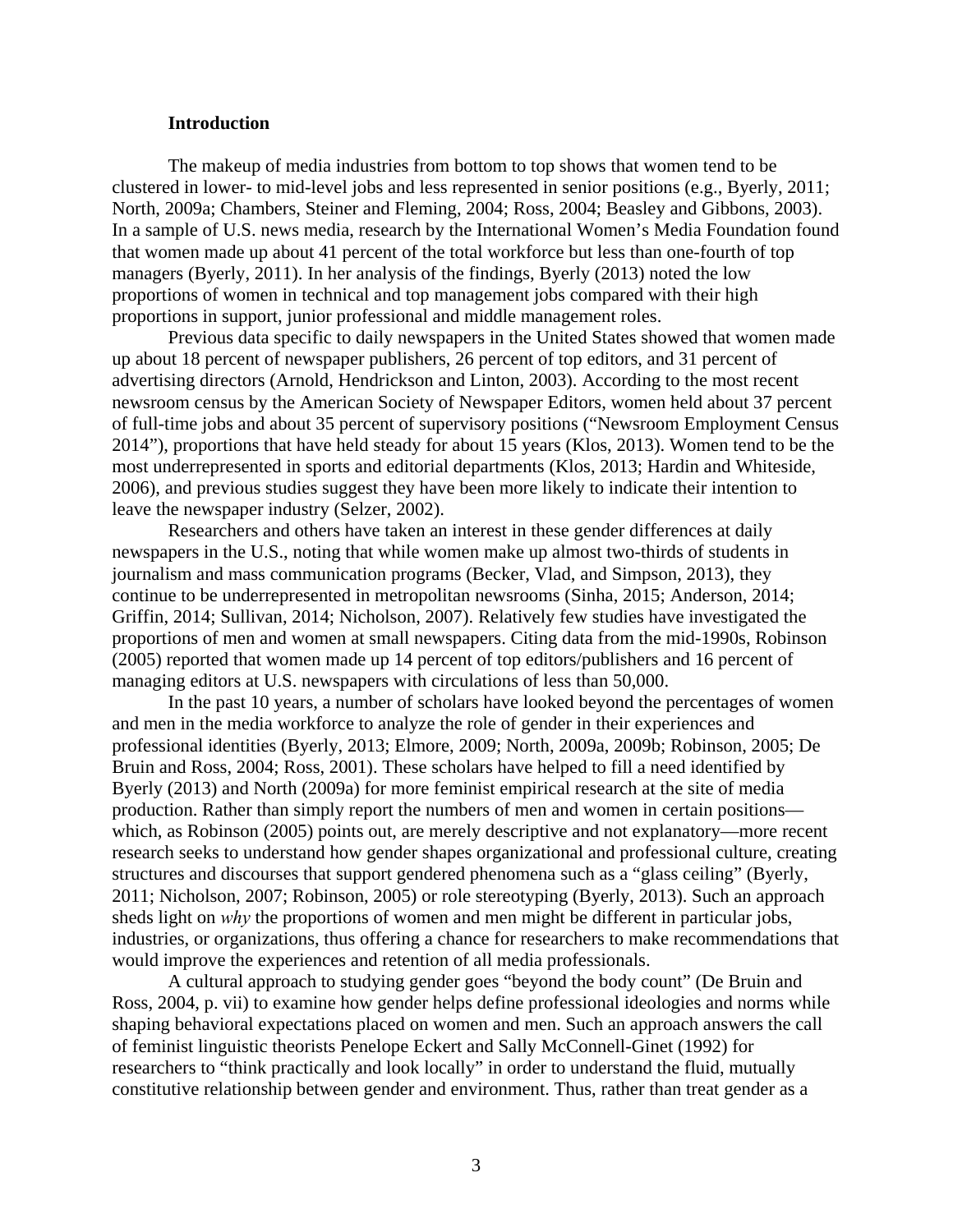universal variable brought into newsrooms around the country, these studies treat gender within a particular "community of practice," defined as a historically situated group of people who have come together to engage in a mutual endeavor (Eckert and McConnell-Ginet, 1992, 464).

This article extends this line of research by exploring gender differences in job satisfaction within the relatively less-studied context of community newspapers. According to the National Newspaper Association, there are about 7,000 non-daily newspapers in the U.S., compared with 1,400 dailies ("Community Newspaper Facts and Figures," 2014). Community newspapers—defined by McGhee (2011) as daily and non-daily newspapers with a circulation of less than 30,000—have a weekly combined circulation of 65.5 million ("Community Newspaper Facts and Figures," 2014). These publications are reported to be in better financial condition than metropolitan newspapers because they do not face as much competition for advertising and readers (McGhee, 2011) due to their hyperlocal content.

The work environment of community newspapers is very different from that of metropolitan dailies. It is common for employees to perform tasks outside of their job descriptions or to hold more than one position on the newspaper. In contrast to larger news organizations, there is far less physical and organizational separation between the editorial, advertising, and circulation departments at community newspapers. The owners and publishers of these small organizations are more accessible to their staffs and are also more likely to be involved in day-to-day operations.

In the Midwestern state of Iowa, where the majority of newspapers are weekly publications with circulations of less than 5,000, women currently make up about 30 percent of newspaper publishers, 39 percent of top editors and 42 percent of advertising directors—higher proportions than have been found nationally.<sup>1</sup> The Iowa Newspaper Association lists 261 weekly newspapers and 34 daily newspapers in the state, which has a population of about 3.1 million. This study uses survey data to assess whether men and women working at Iowa newspapers differ in their levels of job satisfaction and, if so, what those findings might suggest to employers interested in recruiting and retaining a diverse roster of employees.

# **Job Satisfaction of Media Professionals**

In measuring the job satisfaction of journalists, a number of researchers have used Frederick Herzberg's two-factor model of job satisfaction (Reinardy, 2009, 2007; Keith, 2005; Tharp, 1991; Kelly, 1989; Barrett, 1984; Shaver, 1978). Herzberg (1959) theorized that job satisfaction was determined by two sets of factors working independently of each other: 1) intrinsic factors, or motivators, which he said influenced feelings of satisfaction stemming directly from the job's *content*, and 2) extrinsic factors, or hygienes, which he said influenced feelings of dissatisfaction arising from the job's *context*. Thus, he theorized, an employee could be simultaneously satisfied and dissatisfied based on internal and external aspects of the job. Reinardy (2007) argued that Herzberg's model has proven useful for studying the attitudes of news workers because it provides a framework for understanding job satisfaction in positions that combine special rewards (i.e., witnessing important events firsthand) with special challenges (i.e., unusual hours).

A recurring theme in studies of journalists' job satisfaction is the potential conflict between professional values and organizational changes or constraints that can make it difficult

 $\overline{a}$ 

<sup>&</sup>lt;sup>1</sup> Data provided to the author by the Iowa Newspaper Association.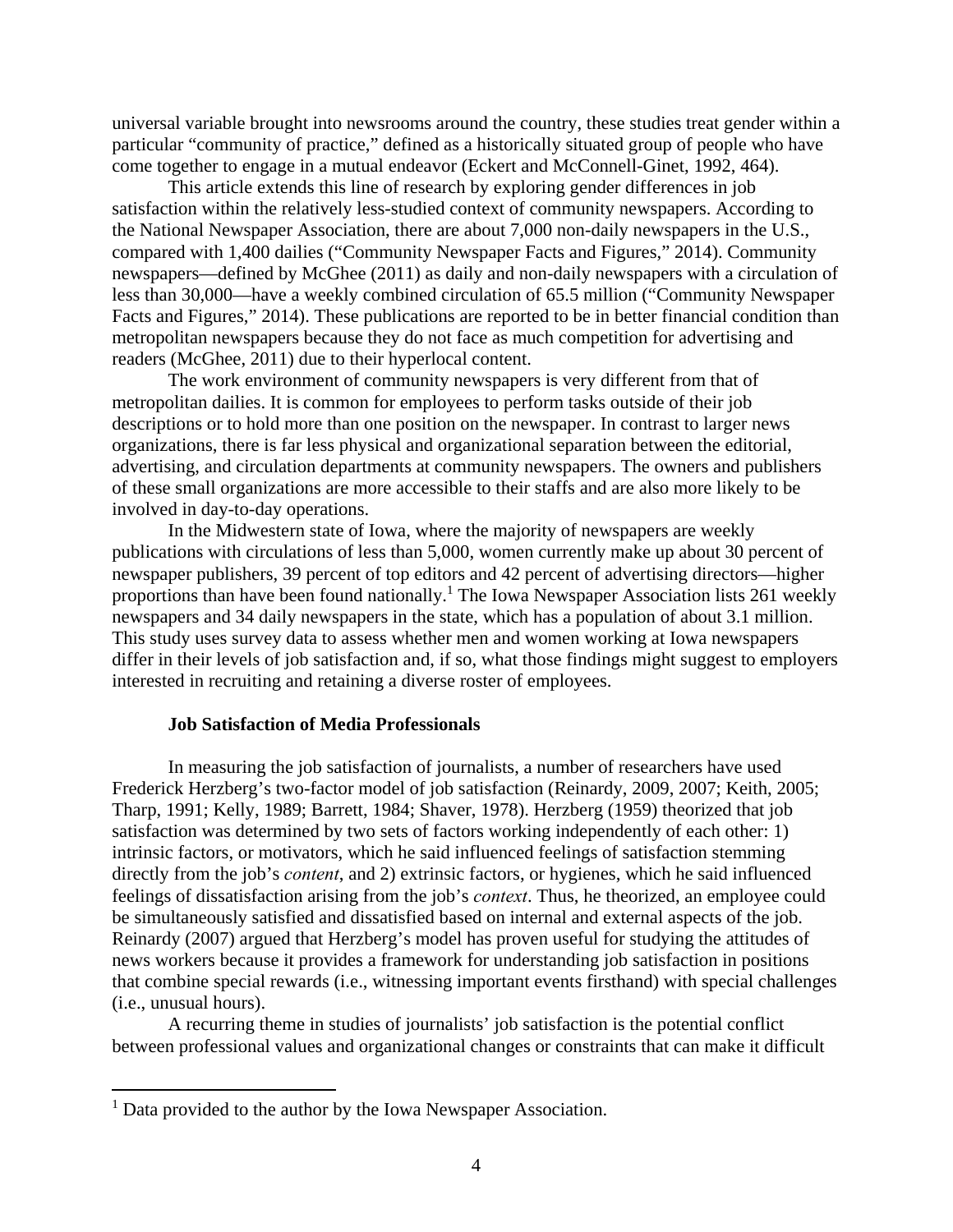to adhere to ideal norms and practices (Beam, 2006; Keith, 2005; Daniels and Hollifield, 2002; Pollard, 1995). For example, Pollard (1995) found that professionalism was closely related to journalists' intrinsic satisfaction, but that organizational structures had the potential to interfere with the rewards of their jobs. As he put it, journalists might be more satisfied with their work than employees in other occupations, but for shorter periods; their satisfaction drops once something happens organizationally that impedes their perceived ability to do their work well. Demonstrating the importance of professional competence, a survey of city editors at newspapers around the nation found that job satisfaction was influenced by how the editors evaluated their own performance, while job dissatisfaction was influenced by how they evaluated their reporters' performance (St. Cyr, 2008).

Researchers have identified multiple variables important to the job satisfaction of journalists, such as organizational support (Reinardy, 2009a; McQuarrie, 1999; Bramlett-Soloman, 1992; DeFleur, 1992; Tharp, 1991; Barrett, 1984); social support (Reinardy, 2009a); perceptions of job quality and job security (Reinardy, 2012); prestige (Bramlett-Soloman, 1992; DeFleur, 1992); and autonomy (Bramlett-Soloman, 1992, Barrett, 1984). Reinardy (2012) has found a positive relationship between journalists' job satisfaction and their intention to remain in newspapers.

One extrinsic variable that has been found to be influential is size of the organization, with employees at large media organizations more satisfied than those at smaller organizations (St. Cyr, 2008; Reinardy, 2007; Keith, 2005a; Demers, 1994, 1995). Tharp (1991) found that newspapers with the fewest employees reported the highest turnover, although overall employee mobility among community newspapers was in line with other small businesses and the media industry in general. While employees were generally satisfied with the intrinsic aspects of their work, they also cited a heavy workload and low salaries as major disadvantages to working at a small newspaper (Tharp, 1991). About one-fourth of respondents to Tharp's survey appeared to be highly mobile professionals, using small newspapers as a training ground before moving on to higher-circulation publications. However, employees were more likely to cite understaffing as a concern than turnover.

In sum, previous research on the job satisfaction of newspaper employees emphasizes the need to account for both intrinsic and extrinsic factors. Employees might be satisfied with the work itself, but not with the context in which they do it. Likewise, they might be satisfied with both their work and their employer, but they might find the job crowds out other aspects of their lives. In addition, researchers interested in the job satisfaction of newspaper employees might look for tension between professional and organizational values as well as issues related to salary and organizational size.

# **Gender and the Workplace**

Given the differences in men's and women's retention and representation at newspapers, one might expect to find clear quantitative differences in their levels of job satisfaction. However, survey research has been less than conclusive on this issue, finding few statistically significant differences between women and men working in journalism in terms of their overall approach to their jobs (Hanitzsch and Hanusch, 2012) or levels of job satisfaction (Keith, 2005; Burks and Stone, 1993; Bramlett-Soloman, 1992; Kelly, 1989). Reinardy (2009b) found that female journalists on daily newspapers in the U.S. reported lower organizational support, lower professional efficacy, higher role overload, and higher job demands than men—but were no less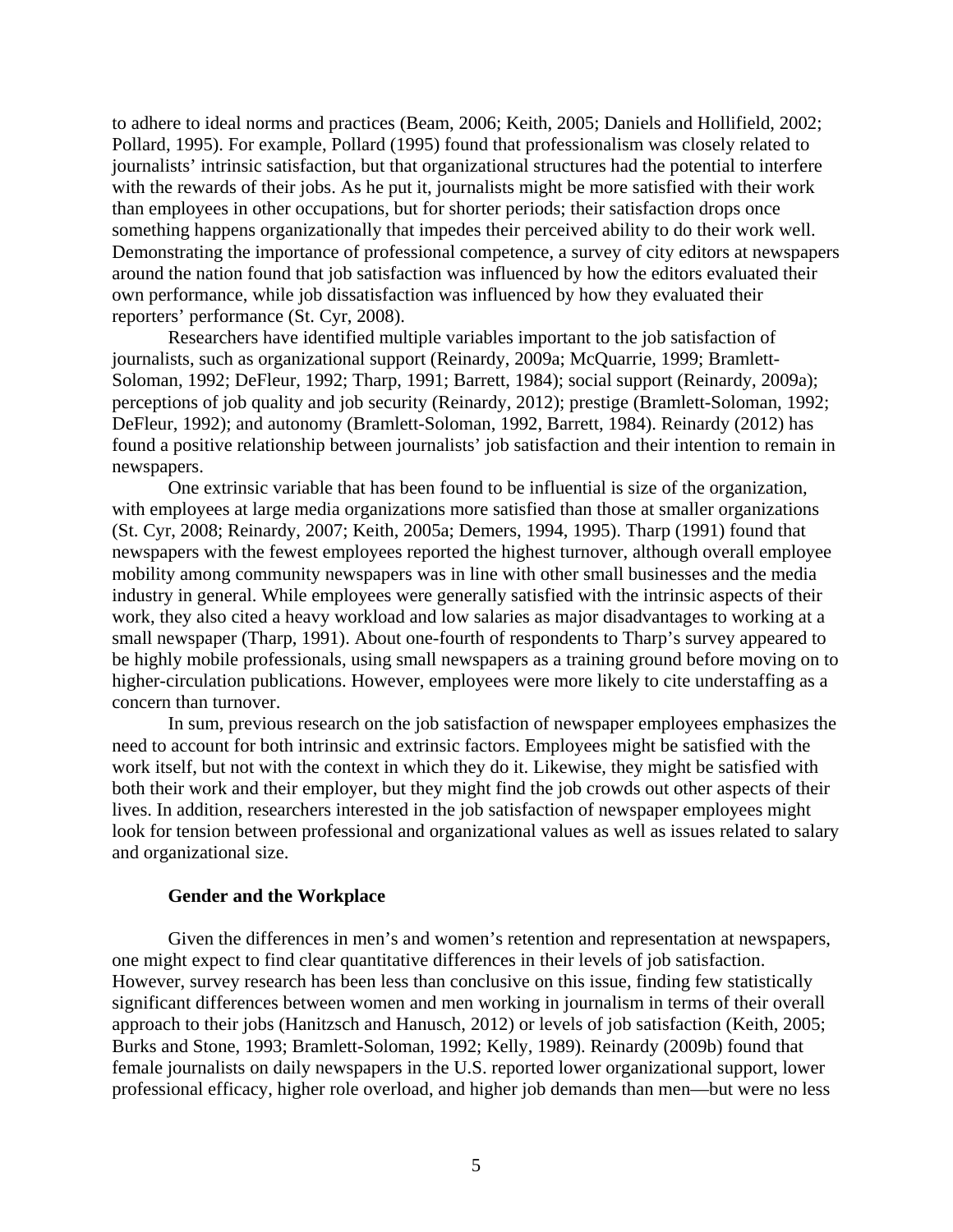satisfied overall and, counter to other research, no more likely to report problems with workfamily conflict. Burks and Stone (1993) found no statistically significant differences in the overall job satisfaction of male and female broadcast news managers, but they did find that women were more uncertain about their career goals and experienced more conflict between their jobs and their responsibilities at home.

Statistics sometimes mask qualitative differences in the perceptions and experiences of women and men, a point made by Young and Beale (2013) in their analysis of women in Canadian newsrooms. Indeed, gender has emerged as a significant factor in qualitative studies of women in communication that give careful attention to context and allow for more expansive responses (e.g., Nilsson, 2010; North, 2009a, 2009b; Elmore, 2007; Everbach and Flournoy, 2007; Hardin and Shain, 2006; Everbach, 2006; Ross, 2004). Such studies have identified several recurring themes in the reasons women give for leaving newspapers. Some women cited a maledominated culture (Elmore, 2007; Everbach and Flournoy, 2007; Hardin and Shain, 2005; Ross, 2001), some were not given opportunities to advance or were not paid an adequate salary (Willard, 2007; Everbach and Flournoy, 2007; Smucker, Whisenant, and Pedersen, 2003; Walsh-Childers et al., 1996), and many said they struggled to balance their jobs with their family roles and responsibilities (Elmore, 2009; Everbach and Flournoy, 2007; Ross, 2004; Walsh-Childers et al., 1996).

Feminist theory regarding gender and the workplace has emphasized the influence of both socialization and discourse in understanding differences in men's and women's experiences (Rakow and Wackwitz, 2004; Van Zoonen, 1994). Countering essentialist notions of gender, which ascribe different characteristics to men and women on the basis of biology, socialization refers to the different expectations placed upon women and men and the different traits for which they are rewarded, which might be at odds with professional norms (Hardin and Shain, 2006; Chambers et al., 2004; Aldoory and Toth, 2002; Ross, 2001). Discourse refers to the systems of thought that organize how people talk and communicate through language that constructs categories, such as gender, based on shared, implicit meanings (Smithson and Stokoe, 2005).

The work of Louise North (2009a, 2009b) demonstrates how these two strains of feminist theory work together to map the intersections between gender and newsroom environment. Using in-depth interviews with Australian journalists, North (2009a) argues that a historically masculine culture in print media has been naturalized and institutionalized as "journalism," creating a professional environment that alienates those who do not conform to hegemonic gender patterns. The result is an organizational culture that confers insider and outsider status based on gendered assumptions and on the extent to which male and female employees internalize dominant norms for behavior.

In addition, North (2009b) found that male and female journalists used different discourses to discuss how the job had changed them amid neoliberal policies and rising corporate concentration in the industry. The men she interviewed emphasized their access to power and increased confidence as positive attributes of their personal experiences. The women, while also speaking of their rising confidence, used a more relational perspective. Thus, while one female editor said she might be perceived as arrogant, she also thought the job had made her more humble; another woman said she had become more assertive but also more compassionate. When discussing gender explicitly, women described a culture of discrimination and policies that individualized the career impact associated with motherhood, while men spoke of women as a privileged class in ways that reinforced the female interviewees' experiences of discrimination.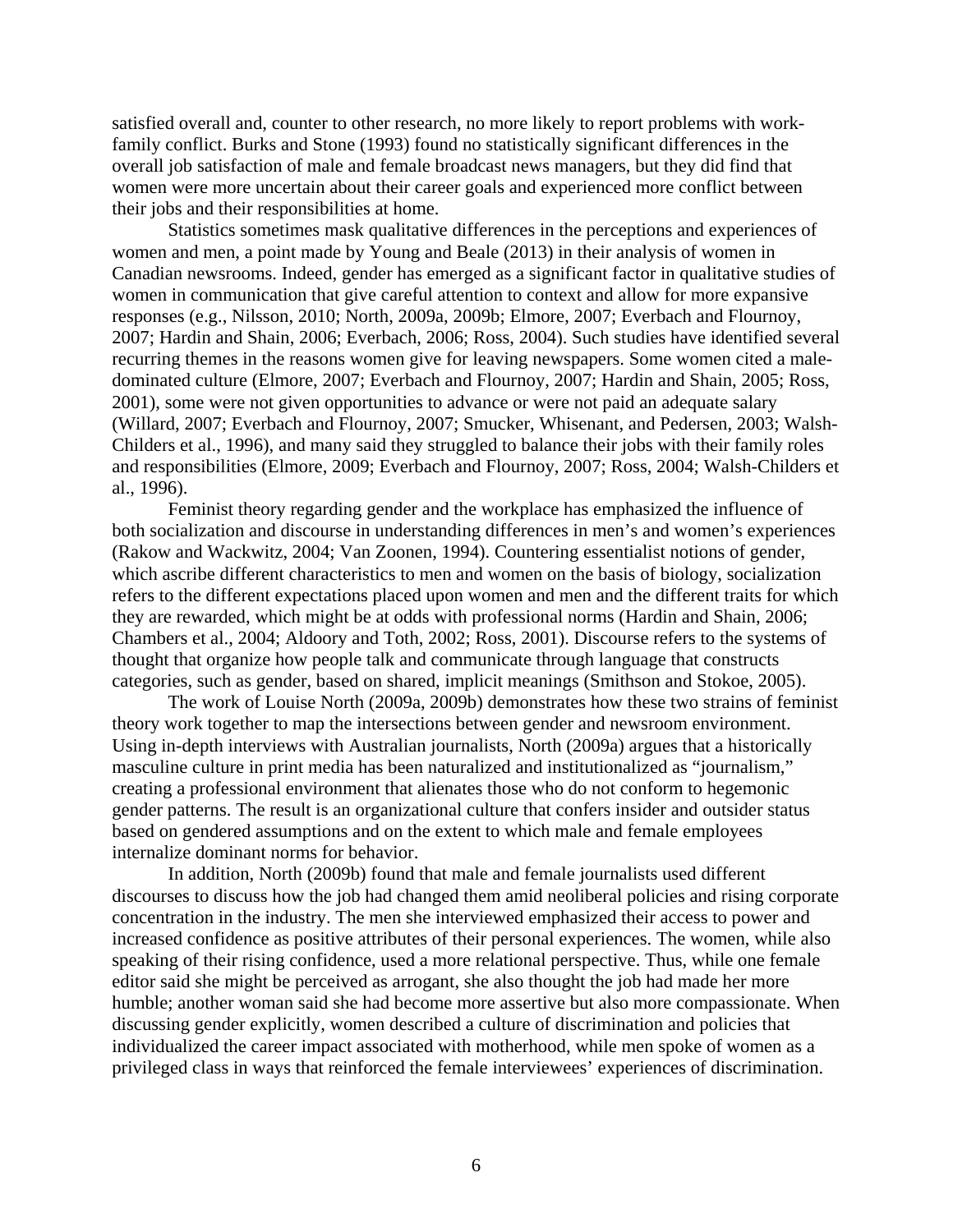Robinson (2005), too, has advocated a cultural approach to studying gender within media organizations, examining how language and symbolic interactionism function to construct norms and values for media workers. She argues that "journalism as a social system reifies 'maleness' " (p. 13) by naturalizing workplace practices and priorities, such as excessively long workdays, which are historically grounded in male-coded social roles. This might lead to implicit biases that shape the work process. For example, Lowery (2004) found that newspaper design staffs that were predominantly female or that had a female director were given less control over their work than design staffs with a majority-male staff or a male director. However, Lowery also found differences based on organizational factors, including size; in smaller newsrooms, gender was not a predictor of how much autonomy the design staff had.

This is not to say that all women identify gender as a salient factor in their experiences; Ross's (2004) survey of 22 women journalists in Britain found that work-life balance continued to be a pressing issue, especially for working mothers, but that respondents disagreed in their assessment of how much gender mattered in the newsroom. Some women considered it an important issue and described discriminatory treatment, while others insisted any problems (and their solutions) were individual ones.

Fullerton and Kendrick's (2014) findings from a survey of undergraduate advertising students illustrate how a perceived conflict between gendered social norms and professional values trickle down to young people as they make decisions about their careers. Their study did not find gender differences in advertising students' willingness to work long hours or in their desire for work-life balance. However, female students were more likely to think others would disapprove if they worked full-time with children at home while male students were more likely to think the opposite—that others would look down on them for staying home with children rather than working full-time.

Together, these studies suggest that in order to understand the relationship between gender and job satisfaction, scholars must pay attention to how men and women talk about their attitudes and perceptions and to the organizational environment in which they are working. In addition to measuring job satisfaction, this study seeks to examine the issues a particular group of women and men raise as well as the discourses they use to describe their work experiences.

### **Research Questions**

This study examines the attitudes and perceptions of male and female employees at Iowa newspapers by combining feminist theory with a three-component model of job satisfaction adapted from Reinardy's (2012, 2009a, 2007) work in this area: 1) job quality, or the nature of the work itself, including its perceived autonomy, variety, importance, and the quality of the feedback received; 2) work-life balance, or the perceived "goodness of fit" between an employee's job and the rest of his or her life, including personal interests and family obligations; and 3) organizational support, or the perception that employees are respected and supported by an employer, are not subjected to harassment or inappropriate treatment, and are rewarded in a manner commensurate with their contributions.

This study contributes to the literature on gender and job satisfaction in two important ways. First, it focuses on a media production environment that has not received as much attention from scholars as larger news organizations. Second, it approaches that environment holistically, soliciting the perceptions of employees across all departments and in all roles. Previous studies of job satisfaction at newspapers have focused on people in a particular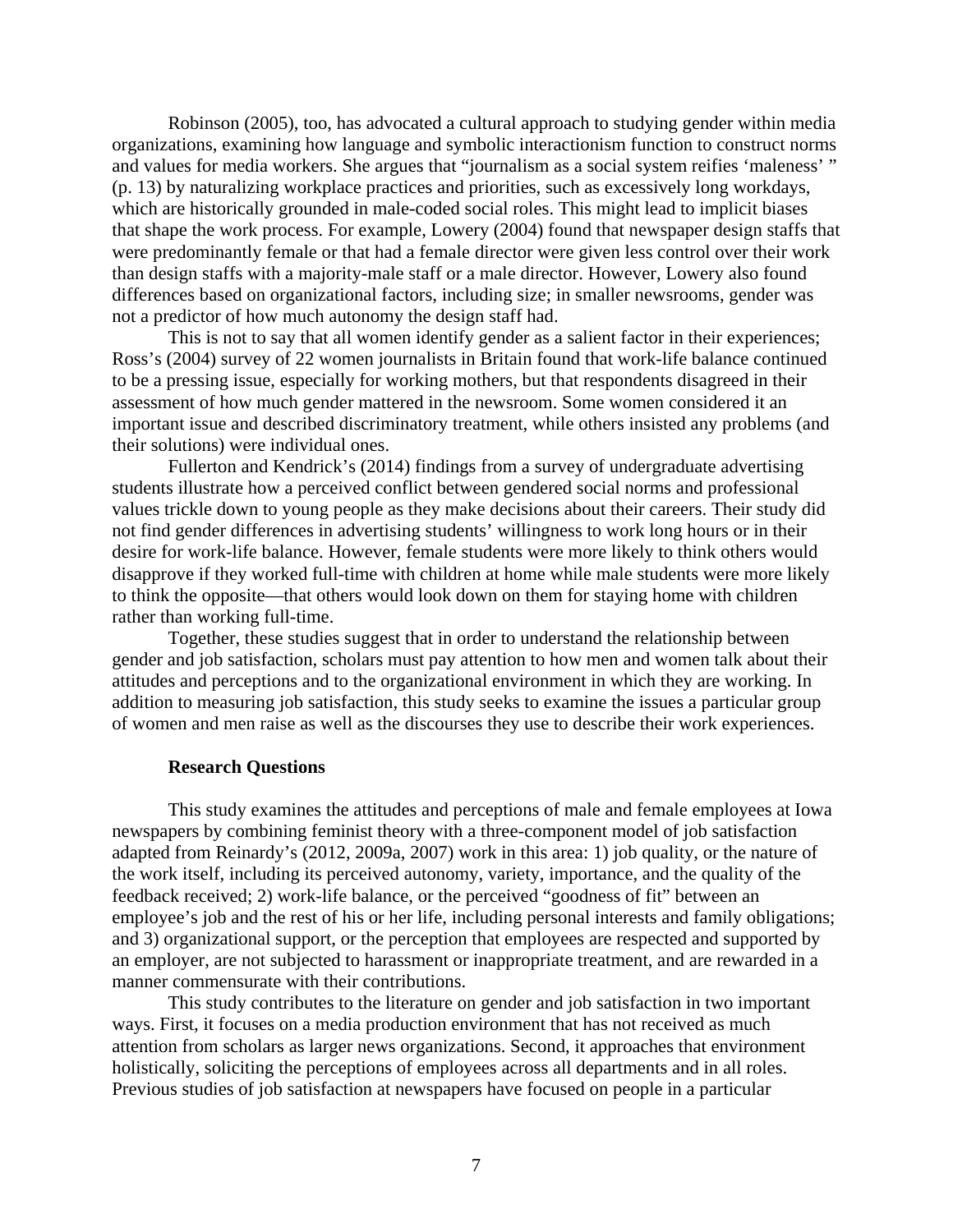position, such as city editors (St. Cyr, 2008); sports editors (Reinardy, 2007); copy editors (Keith, 2005); female sports journalists (Hardin and Shain, 2005; Smucker et al., 2003); or executive/managing editors (Demers, 1994), with the goal of generalizing findings vertically, within professionally defined strata. However, a clear segregation of job duties is a hallmark of larger newspapers and does not reflect the milieu of community newspapers, where employees work in close quarters with overlapping roles. In addition, as Lavie (2004) demonstrated, gender can structure professional experiences in very different ways depending on the history and culture of a particular organization. Those with the same job title might experience their careers very differently based on the context in which they are working. A holistic approach offers a more in-depth look at organizational and contextual factors, which cut across job titles.

Based on the above considerations, this study is guided by the following research questions:

**RQ1:** How do men and women who work at Iowa newspapers compare in their perceptions of job quality, work-life balance, and organizational support?

**RQ2:** What language do women and men at Iowa newspapers use to describe their job intentions and satisfaction?

### **Method**

 $\overline{a}$ 

Employees at Iowa newspapers were invited to participate in an online survey Feb. 25– March 11, 2013. A link and a request to complete the survey initially were sent to members of the Iowa Newspaper Association, which provided a roster of email addresses. Of the 448 email addresses provided to the researchers, 14 were dead accounts, leaving 434 initial contacts. A reminder email was sent one week later. In addition, a snowball sampling technique was used to encourage participation by sharing the link to the survey via the association's and the author's Twitter and Facebook accounts with a message encouraging current newspaper employees to complete the survey and recommend it to others. In all, 158 surveys were returned, and 139 were fully completed (70 male, 69 female).

The respondents included 30 publishers; 26 reporters/writers; 25 managing/executive editors; 18 midlevel editors; 17 directors of advertising or circulation; 5 sales/account executives; and 18 respondents who answered "other" or left their job title blank. The vast majority identified themselves as white and heterosexual, and about 65 percent were married, making the group slightly more homogeneous than the state as a whole. The respondents also skewed older than the state's newspaper workforce overall, perhaps reflecting the rural or small-town locations of these publications, where the population is older on average than in the state's metropolitan areas.2

 $2$  The U.S. Census Bureau estimates that 28.4 percent of news analysts, reporters, correspondents; 40.7 percent of editors; and 46.8 percent of general and operations managers in Iowa are over 45 ("12w. Detailed Census Occupation by Older Age Groups, Sex, and Race/Ethnicity for Worksite Geography, Total Population," retrieved from https://www.census.gov/people/eeotabulation/data/eeotables20062010.html). For state demographics, see the State Data Center of Iowa, "Iowa Quick Facts," retrieved from www.iowadatacenter.org/quickfacts.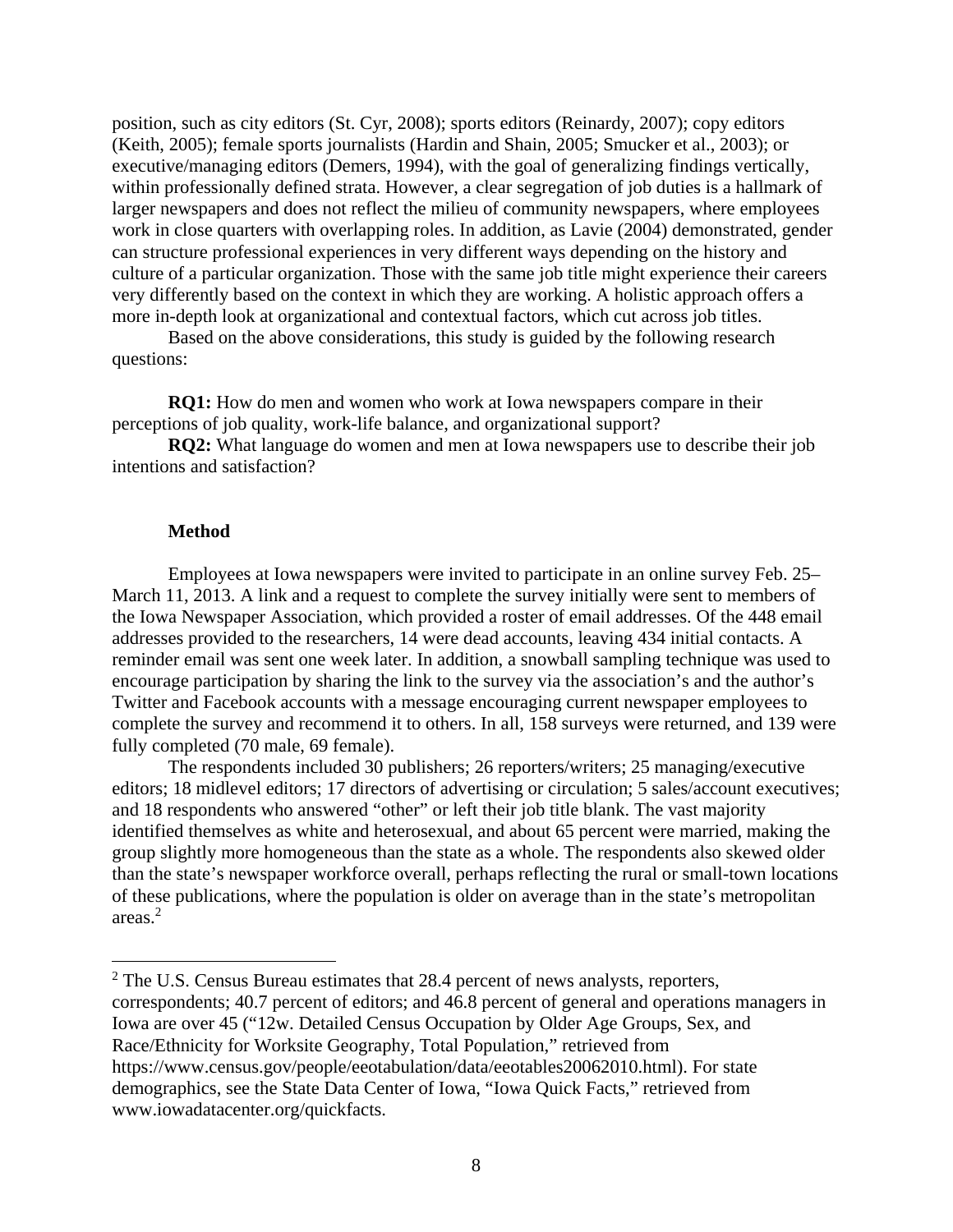The survey included demographic and categorical questions; Likert-type items assessing perceptions of job quality, work-life balance, and organizational support; and four open-ended questions: 1) "If you plan to continue working in the newspaper industry, what is your reason for staying?" 2) "If you plan to exit the newspaper industry, what is your reason for leaving?" 3) "What, if anything, would you change about your job?" 4) "What, if anything, would you change about the direction of your organization?" The Likert-scale section included 14 statements for each component of job satisfaction, such as "I believe what I do matters to the organization," and asked respondents to rate how much they agreed (1=strongly disagree; 7=strongly agree).

Male and female responses to both the Likert-scale items and the open-ended questions were compared. The open-ended responses allowed respondents to type as much as they wanted; there was no limit on comment length and no constraints on content beyond the guidance suggested by the question. This accomplished the qualitative objective of privileging the perspective of the participants (Schwandt, 1998). Categorical analysis (Maxwell, 2014) was used to compare the language men and women used in their responses as well as the topics they raised. The three-component model of job satisfaction comprising job quality, work-life balance, and organizational support was used as a guiding—though not a determining—framework.

#### **Findings**

A chi-square test of independence revealed a relationship between gender and salary, with significantly more men reporting salaries in the highest ranges [table 1 near here]. Only one woman reported a salary of \$100,000 or greater, while 11 men reported salaries that high, including 5 men who reported salaries of \$150,000 or greater. This gap might be explained, in part, by the gender breakdown of the publishers and reporters who responded to this survey. Men made up 73 percent of publishers but only 40 percent of the reporters. However, enough upperlevel women responded to the survey that the differences in salary cannot be attributed to job title alone. The sample included 29 women in management, of which 1 woman, or 3.4 percent, reported earning a salary of more than \$100,000. By comparison, the sample included 43 men in management, with 11 men, or 25.6 percent, reporting a salary of more than \$100,000.

Chi-square tests did not reveal a relationship between gender and other variables, such as years of experience, hours worked, newspaper circulation, recent promotions, and new skills. Except for the publishers and reporters, all other job categories had about the same number of male and female respondents. T-tests of means conducted on summary statistics for the Likertscale items measuring job quality, work-life balance, and organizational support indicated no statistically significant gender differences [table 2 near here].

The rest of this analysis focuses on the open-ended responses. The four open-ended questions yielded 175 responses from women and 186 responses from men, for a total of 361 responses. Male responses totaled 2,534 words, while female responses totaled 2,386 words. Two forms of categorical analysis were used to examine the responses: 1) Frequently used language was categorized by gender and word type and then compared to examine whether differences existed in the ways men and women wrote about their work. 2) Responses were categorized by the topics raised in relation to the guiding theoretical framework for job satisfaction, allowing for comparisons while also leaving room for unexpected themes to emerge.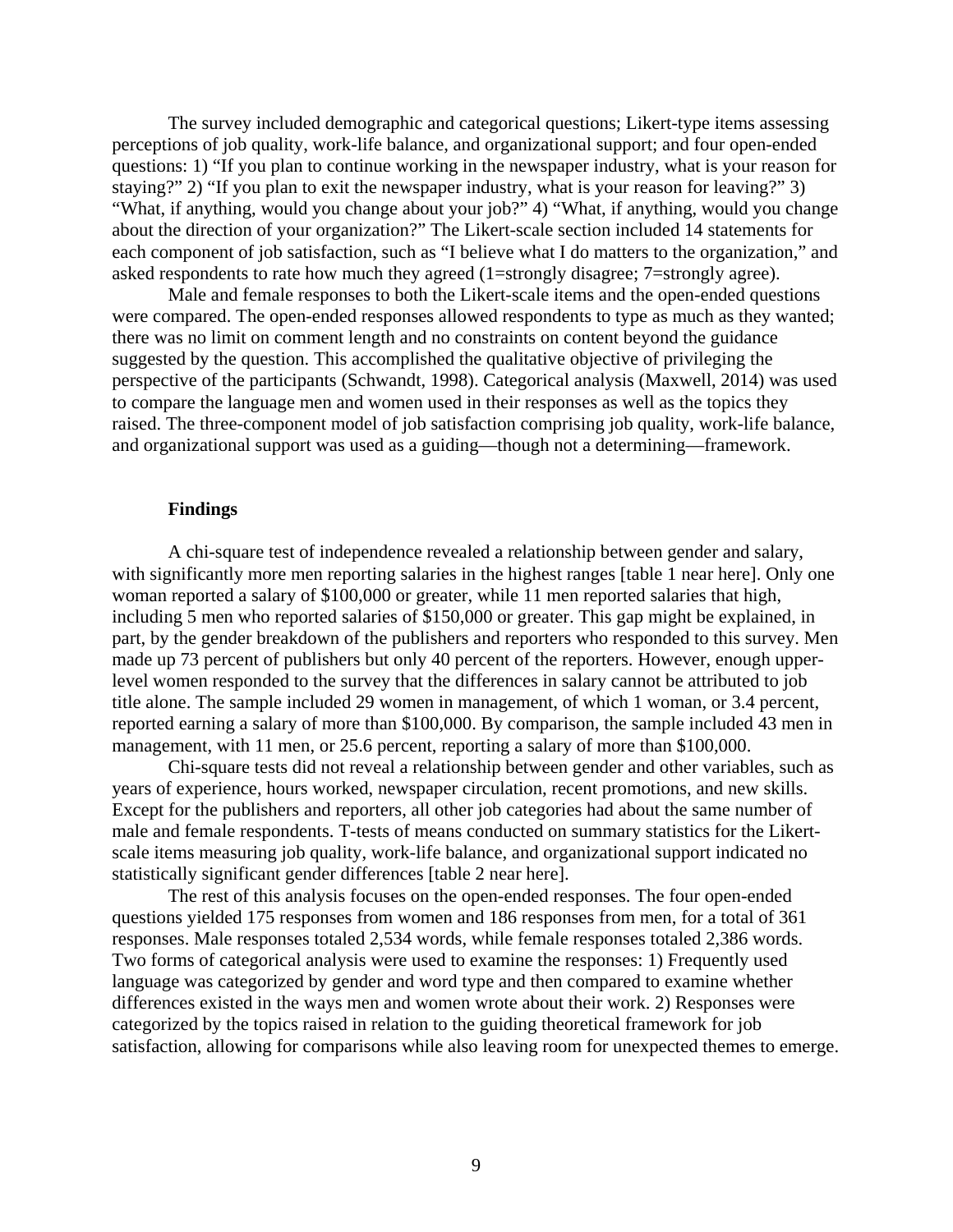### *Language Use*

Word-cloud software was used to compile a list of the 100 most frequently used words in male and female responses. High-frequency functional words, such as articles, pronouns, conjunctions, prepositions and any form of the verbs "to be," "to have," or "to do," were excluded for their lack of descriptive power. From the lists that resulted, words were grouped into high-frequency verbs, adjectives, and nouns by gender. Words that could fall into more than one category—such as "pay," which might function as either a noun or a verb—were eliminated. This resulted in unambiguous lists of high-frequency words, which were then cross-referenced. Any male/female duplications were removed, leaving gender-differentiated lists of words that were used frequently by men but not by women, and vice-versa [table 3 near here].

Juxtaposing words that were similar in function or meaning demonstrates clear differences in the discourses used by men and women to talk about their work. For example, three of the top verbs used by men—"hire," "sell," and "provide"—represent external actions; they require someone to be on the receiving end. In contrast, both of the top verbs used by women—"think" and "afford"—represent private actions or states. Further, the verbs "hire" and "sell" suggest more power and financial agency in a professional context than the verb "afford," which implies a more tenuous financial situation. The fourth high-frequency male verb, "try," juxtaposed with the high-frequency female verb "think," presents a further contrast.

In the gender-differentiated lists of adjectives, the clearest contrast was a male emphasis on volume or substance—marked by the adjectives "small" and "big"—vs. a female emphasis on scale or rank, indicated by the adjectives "higher" and "low," which are more relational. Further, the high-frequency male adjectives "important," "main," and "financial" evoke a greater sense of professional efficacy than the top adjectives used by women—"same" and "poor"—which are more tenuous or even negative.

The gender-differentiated lists of nouns draw a specific picture of women's and men's position within the work structure. Juxtaposing the high-frequency nouns results in male-female contrasts such as "revenue/wages," "equipment/employees," "margins/hours," "circulation/stories," "product/website," "career/responsibilities," and "day/night." The nouns used in male responses—which also included "growth," "resources," "sales," and "profession" are more in keeping with a position in management. The nouns frequently used by women are more connected to people and labor, articulating the discourse of an employee closer to the production process. For example, the high-frequency male noun "revenue" and the highfrequency female noun "wages" both describe income, but the first uses the vocabulary of business and finance while the second refers to income earned on an hourly basis, which is typically the case for lower-level employees. Further, unlike the nouns used by men, the highfrequency female nouns of "management," "editor," and "publisher" suggest an emphasis not only on people, but also on position. Similar to "higher" and "low," this language works to construct a discourse of rank or relation.

These findings might be explained in part by the greater number of male respondents in management. Forty-three of the male respondents, or 61 percent, were in management, compared with 29, or 42 percent, of the women. Those in management might be expected to write in terms of sales, resources, revenue and margins, while those in lower positions might be expected to write in terms of hours and wages. Yet the differences are striking in their depiction of a gendered work structure in which men are associated with capital and profit and women are more associated with labor and production. Analyzing the language these respondents used to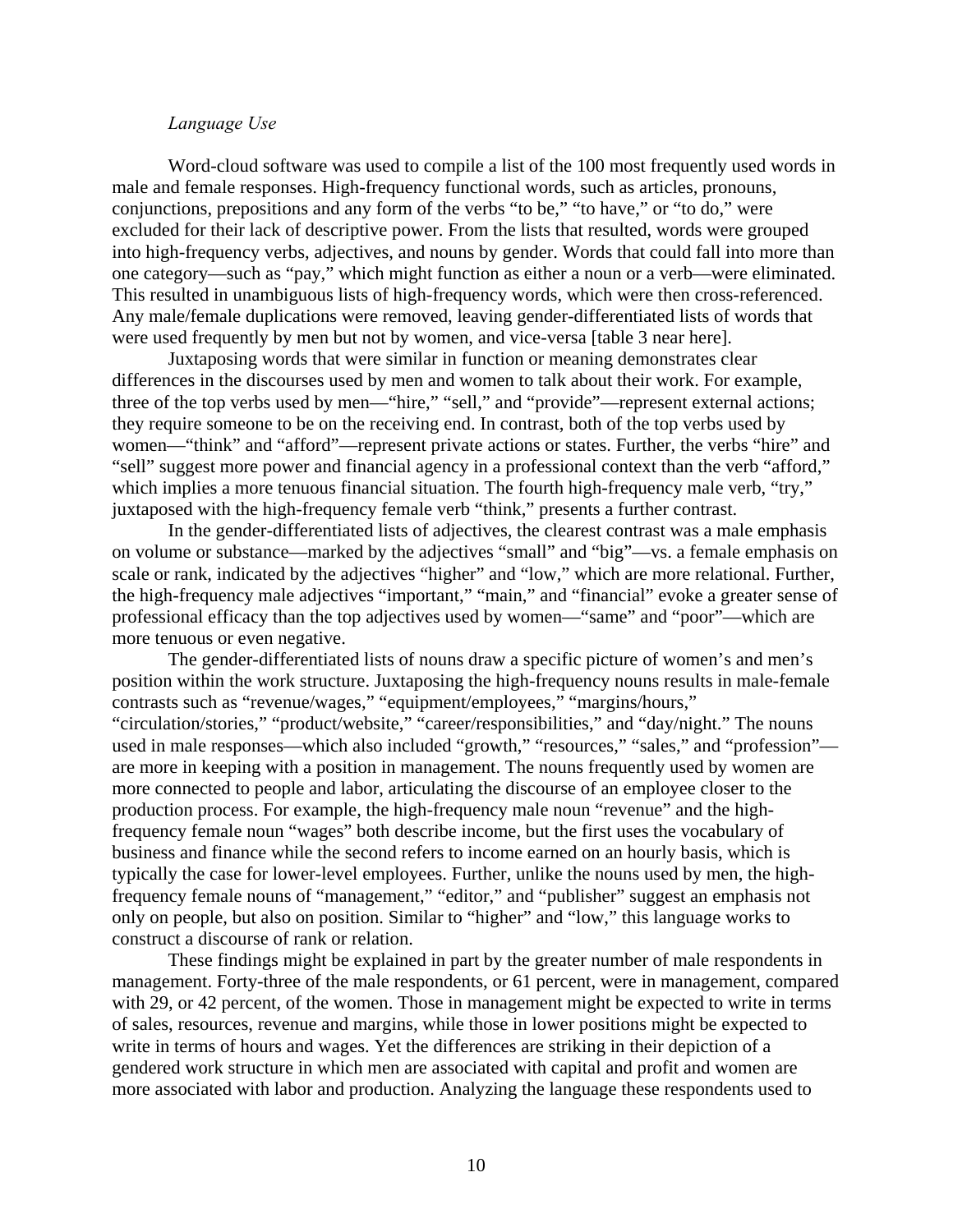talk about their work illustrates how they construct it for others, while examining the topics they raised reveals the issues they consider the most salient in terms of their job satisfaction.

# *Job Satisfaction*

The three-part model of job satisfaction was a good fit for both the women and the men in this study, but enough outlying topics emerged in the responses to warrant the addition of a fourth component: economic environment. Combined, the four themes of job quality, work-life balance, organizational support, and economic environment formed a nearly complete framework for the responses related to respondents' career intentions and desire for changes in their jobs or organizations. Some gender differences emerged in this part of the analysis.

*Job quality: 'a good living' vs. 'making a difference.'* The qualitative responses indicated that job quality was the most salient source of satisfaction for both men and women. Using words such as "love," "enjoy," and "passion," people working in all areas of newspapers expressed a deep commitment to their work and attached great importance to it. A strong professional identity emerged from the positive comments male and female respondents made about their choice of careers. The comments also revealed a deep commitment to community newspapers from employees in both advertising and journalism.

One key difference emerged in the way male and female respondents wrote about their perceptions of job quality. Men were more likely to mention salary as a positive aspect of their jobs, framing their satisfaction in terms of financial rewards, professional competence, and selfsatisfaction. Women were more likely to frame their satisfaction in terms of interpersonal relationships, professional experience, and perceived contributions. Both men and women viewed their jobs as important to their communities and enjoyed the nature of the work itself, including their interactions with members of the community. But while men were more likely to use language that directly asserted their competence, women were more likely to highlight their extensive experience or contributions.

The following comments are representative of those related to job quality:

**Male, publisher (age 65+):** "I love my work, my profession and my lifestyle. I have worked other jobs, but none gave me the self-satisfaction I feel in newspaper work."

**Female, publisher (55–64):** "Belief in the ongoing, important role a community newspaper plays in the strength of that community; continuing to capitalize on the expertise that comes from 37 years in this field."

**Male, director of advertising (age 45–54):** "I enjoy the work and make a good living."

**Female, director of advertising (age 35–44):** "I really enjoy the challenges/changes that the industry is facing right now and I strongly believe in the power of newspapers for news and advertising."

**Male, managing/executive editor (age 35–44):** "This is the best job I've ever had, and I happen to be pretty good at it. So, why wouldn't I stay?"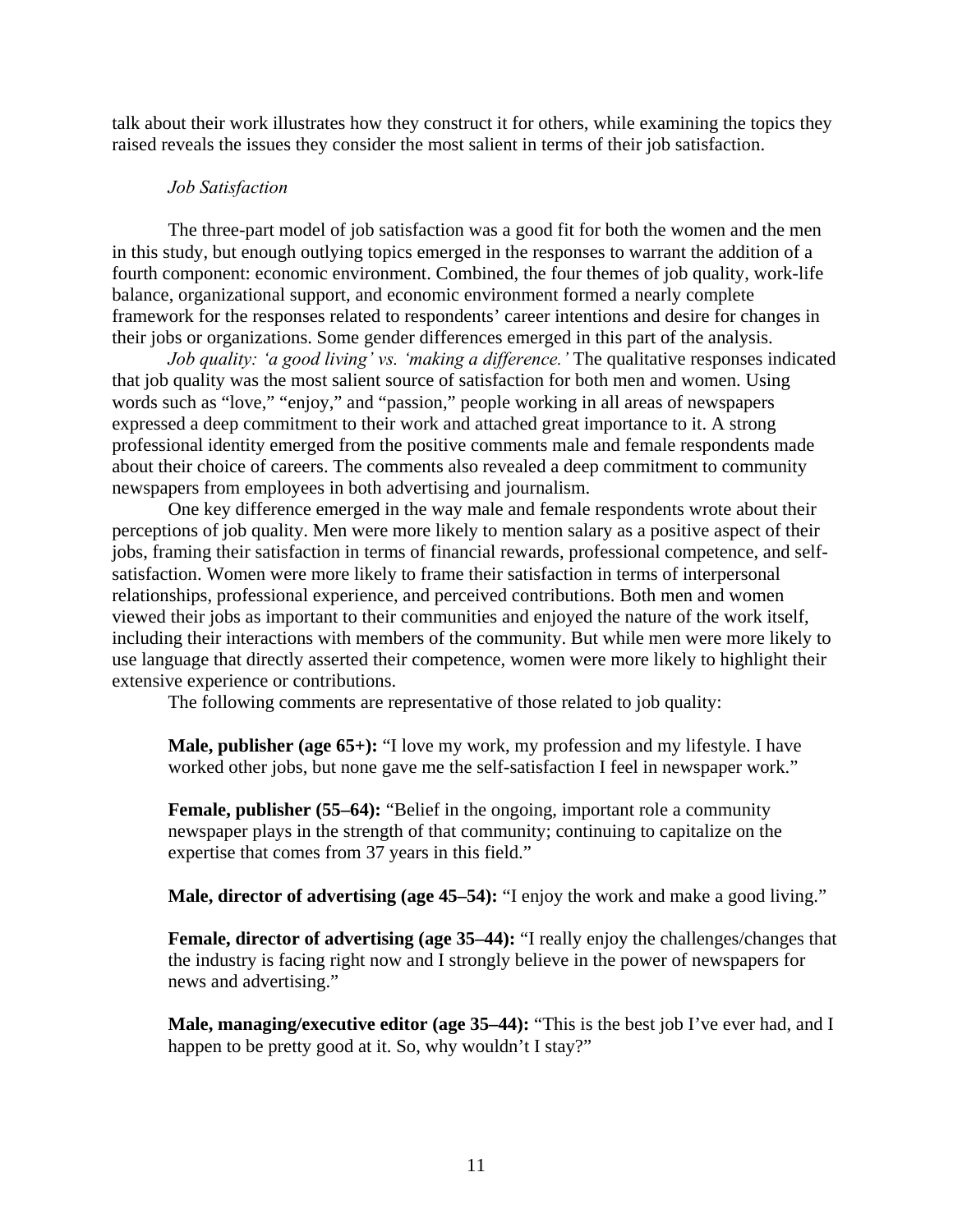**Female, managing/executive editor (age 35–44):** "I enjoy my job and making a difference."

**Male, director of circulation (age 45–54):** "I have done this job for 30 years. Starting in circulation and now being a manager over circulation and all production and distribution. I'm good at what I do. It's in my blood."

**Male, director of circulation (age 45–54):** "The possibility of advancing to a publisher position plus this is what I have done for 25 years. Starting over in a different field would likely be a big step backward in terms of income."

**Female, management—other (age 65+):** "I love what I do and I feel I am making a positive contribution to my workplace, my community and my industry."

**Male, reporter (age 35–44):** "I like the work. There's never a dull day."

**Female, reporter (age 45–54):** "I enjoy working with people and hearing their stories. It allows you to touch the lives of others when you least expect it."

**Female, reporter (age 18–24):** "Newspapers can help communities in a way that no one else can through promoting businesses [and] events and by being a watchdog of several levels of government."

*Work-life balance: flexibility vs. conflict*. The comments related to work-life balance revealed this aspect of job satisfaction to be less salient to this group than job quality. Responses were also more conflicted. Some identified the flexibility of their work schedules to be a positive aspect of their jobs, while others expressed dissatisfaction with long hours and wished for more time with their families. Surprisingly, women were slightly more likely to cite this area as a satisfying aspect of their jobs, while men were slightly more likely to mention it as a source of dissatisfaction. Overall, responses in this area lacked the passion—both positive and negative seen in other areas, suggesting this issue is not particularly salient to this group of employees.

 One reason this group might depart from previous studies showing work-life balance to be a major conflict for women—more so than for men—is that most of the newspapers represented here are weekly publications, resulting in a publication schedule that is less grueling and perhaps offers a more flexible schedule. The responses indicated these organizations had not adopted the 24/7 news cycle made possible by the Internet. The culture at these newspapers also might be less competitive than at metropolitan dailies, and commute times are likely shorter.

The fact that men mentioned a conflict between work and family, an issue that typically emerges for women, might be an indicator of historical gender expectations working against them. These men might feel pressured to uphold the idealized "masculine" role of breadwinner despite a desire to spend more time with their families, demonstrating how gender stereotypes can work against men as well as women. In addition, women in this survey were slightly more likely to work part time, which might allow for more flexibility, but also—as a later comment will show—might have been imposed on them, making the lower pay a more salient issue.

The comments below are representative of those related to work-life balance: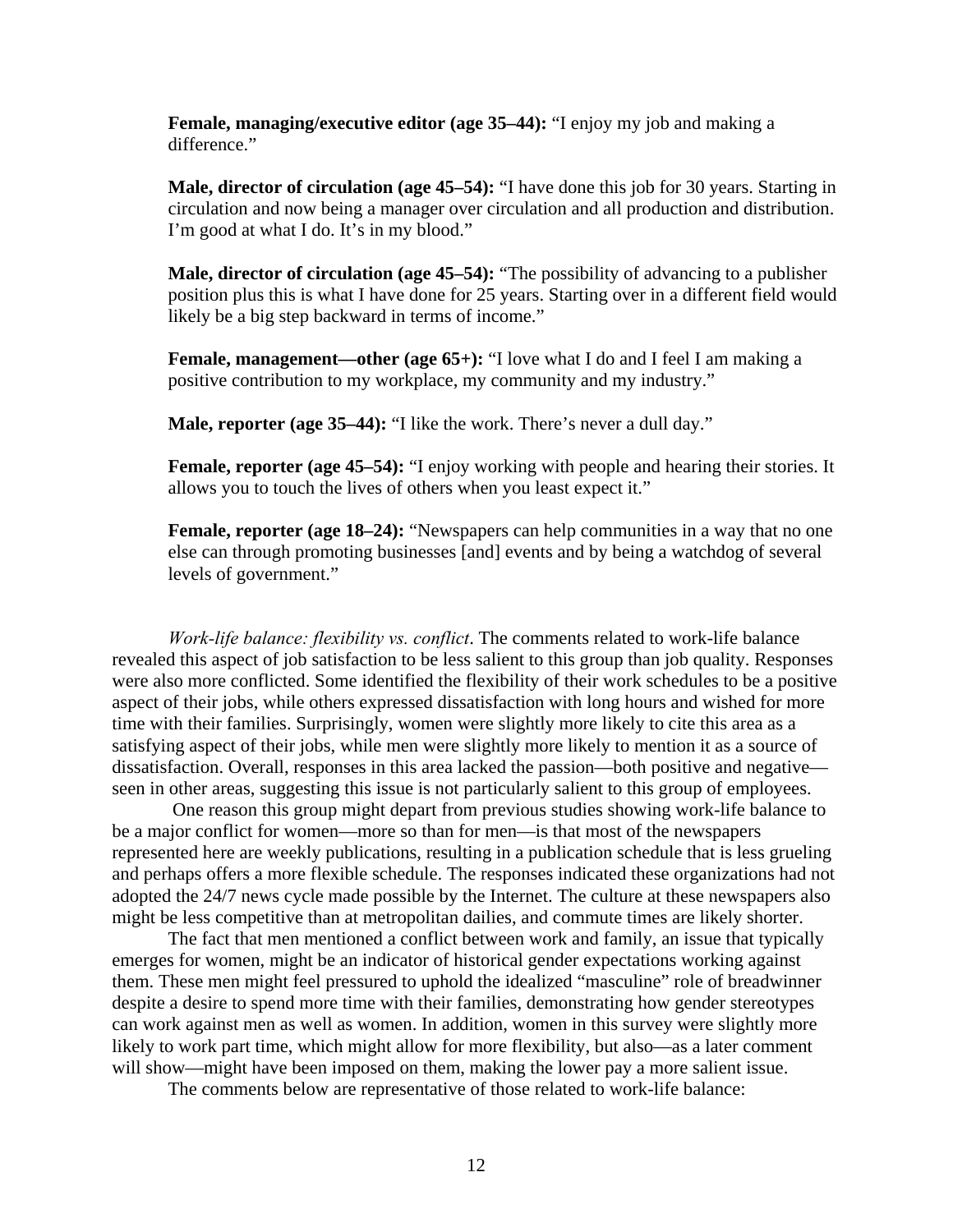**Female, managing/executive editor (age 45–54), working 40–49 hours/week:** "In a perfect world I wish I were done earlier to have more family time in the evening."

**Male, managing/executive editor (age 25–34), working 50–59 hours/week: "**I'd love to be able to do the job in less time, but haven't figured out how. You get out what you put in!!"

**Female, director of circulation (age 45–54), working 20–29 hours/week:** "Fits in well with my family schedule, flexibility, creative opportunities, like my co-workers, close to home—which means little travel time."

**Male, publisher (age 25–34), working 70+ hours/week:** "It would be nice to balance my work and personal life. As the owner of a set of small publications, the margins are thin and there's way more work than I can get done in a 40-hour work week; especially so if I want to put out the quality of paper I desire to produce."

**Female, reporter (age 45–54), working 40–49 hours/week:** "Enjoy the flexibility and diversity."

**Male, copy/web editor (age 35–44), working 50–59 hours/week:** "Lots and lots of hours here. Would like more time with family."

*Organizational support: pay and professionalism.* The open-ended responses revealed incongruence between workload and compensation and between organizational practices and professional norms. Salary emerged as a pressing issue, particularly for women. The comments were generally unflattering toward corporate ownership, although one respondent expressed appreciation that her newspaper had been bought by a company she considered better than the previous owner. Other comments indicated a frustration with co-workers and with managers who do not hold employees accountable. Overall, the responses expressed a desire for more professionalism through consistent personnel policies and higher salaries, but with less paperwork and fewer trivial tasks.

In addition, several female respondents commented that they were not respected in the workplace, while none of the male respondents made a similar comment. The male respondents generally indicated a higher level of individual support from their employers, with a couple of men expressing gratitude for the mentoring they had received and optimism about their prospects with the employer. No female respondents mentioned having been mentored, and one woman specifically commented that she would like a mentor. While both male and female respondents expressed dissatisfaction with their salaries, women used more acute language that framed the issue as a crisis.

The following comments are representative of those related to organizational support:

**Male, managing/executive editor (age 35–44):** "No imminent plans [to leave], but the level of pay does not meet the job demands. That can be frustrating."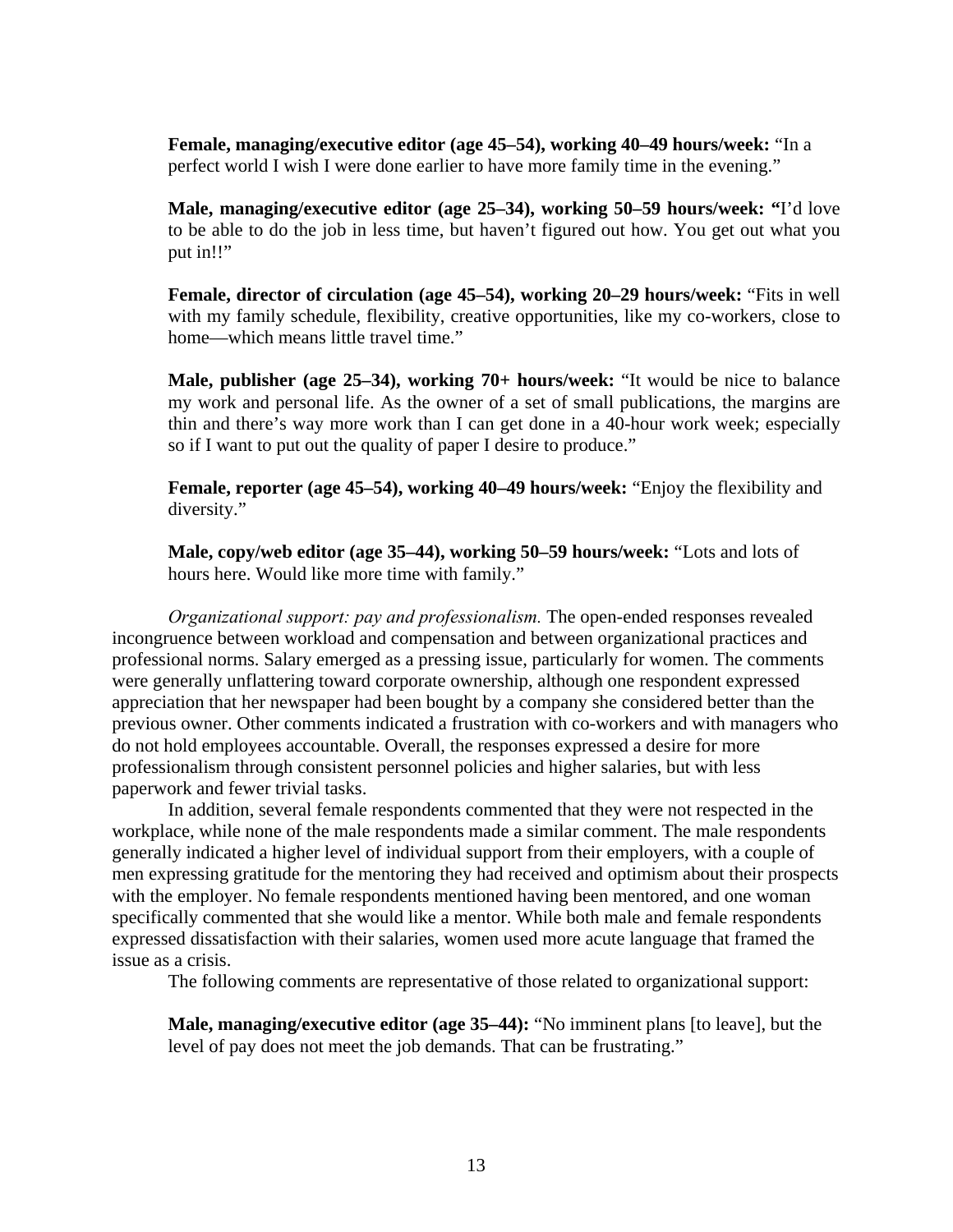**Female, director of advertising (age 35–44):** "I'd like to have more concrete rules/policies from HR in order to supervise my staff members more effectively."

**Male, copy/web editor (age 25–34):** "I should be working with reporters, generating story ideas and helping our newspaper make a direct impact instead of just reading copy and slapping it on the page."

**Female, design/production editor (age 35–44):** "No raise. No promotion. NO ONE CARED. . . . Make rules that apply to all. Expect people to follow the rules. PUNISH people."

**Male, managing/executive editor (age 55–64):** "I would love to be able to work with more folks with the same journalistic ideals."

**Female, assigning editor (age 18–24):** "If I do not get a raise soon, or offered more hours, I will be forced to look for another job. I am currently part-time and have been for over a year and a half."

**Male, managing/executive editor (age 45–54):** "Owners must take action against those who don't pull their weight and take advantage of their good graces."

**Female, reporter (age 18–24):** "I know most people in this field aren't making a lot of money, that's not why we go into it. But when I can't make ends meet while working 60 hours a week . . . that takes a lot out of me emotionally."

**Female, reporter (age 25–34):** "I do not get paid as I should. I do not enjoy writing. I am not treated with respect."

**Male, managing/executive editor (age 45–54):** "Burnout. And the thankless position you find yourself in day in and day out. Now with a corporation owning the paper, it will probably get worse as far as changes and new directions are concerned. A feeling of what matters and what doesn't is starting to influence my well-being."

**Female, reporter (age 55–64):** "I am actively seeking other employment because of the poor wages. I can't continue to work in a job that pays wages that qualify my children for reduced cost lunch at school. I like the work but I can't afford to do it much longer."

*Economic environment: an industry in turmoil.* The open-ended responses indicated a need for a fourth category of job satisfaction to address the role of economic environment, which emerged as a significant source of stress and dissatisfaction for newspaper employees in terms of available resources, workplace morale, and organizational adaptability. Countering reports that community newspapers are healthier than other sectors of the news industry because of the unique niche they fill, each respondent who mentioned resources indicated either that revenue was down due to a decline in the surrounding local economy or that his or her newspaper was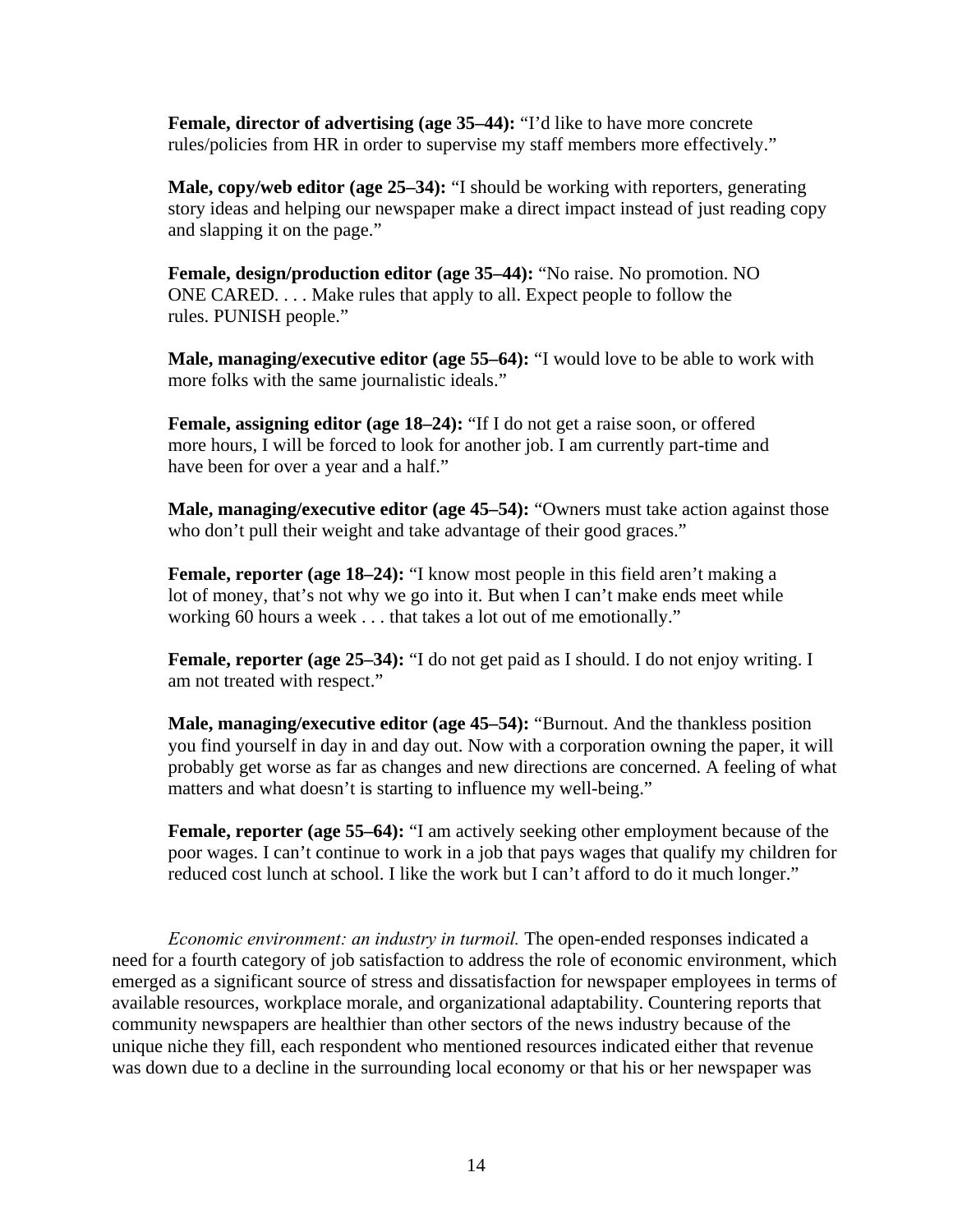failing to adapt to changes in the media industry. Some older respondents indicated they were simply running out the clock until retirement.

The following responses are representative of comments in this area:

**Male, publisher (age 55–64):** "Can't fight the Main Street decline in rural Iowa advertising dries up, can't do the things you'd like to do."

**Female, director of advertising (age 35–44):** "I truly enjoy working in the newspaper industry—it is exciting and offers daily challenges that are different from the challenges of yesterday. However, I have considered leaving to work in an industry with a more positive outlook."

**Male, director of circulation (age 45–54):** "Staffs have been cut so dramatically that we are ill prepared to deal with illnesses, weather emergencies, etc. Everyone is doing more – for less. We need to stop taking out the ills of the industry on our staffs. Profit margins, which are still healthy, may need to reduce to maintain a viable and engaged staff that is committed to putting out an important product—the daily newspaper."

**Female, advertising–other (age 25–34):** "I don't think I can change anything. Newspapers will eventually become obsolete."

**Male, copy/web editor (age 25–34):** "If I end up [leaving], it will be because of the pay and the resigned feeling I see among so many of my colleagues that our industry is dying (which I do not believe)."

**Female, reporter (age 45–54):** "It is hard for smaller newspapers to afford the newest technology and that can sometimes be frustrating in a world where technology matters."

**Male, reporter (age 45–54)**: "I've got 10–15 years until retirement and hope I can ride the storm out."

#### **Discussion**

Consistent with previous studies, quantitative measures showed no statistically significant differences in the job satisfaction of male and female newspaper employees in Iowa. However, the qualitative findings revealed differences in the discourses these men and women used to describe their perceptions and attitudes. The male respondents were more likely to use language that evoked professional efficacy, a sense that one could act upon the work environment in various ways. The female respondents more likely to use language that related to production and suggested a less secure position in the workplace. The significant discrepancy between the salaries of men and women in this group accentuated this difference.

It is important to note the findings of this study are not generalizable, due to its small sample size. In addition, the quantitative measures did not include an item that specifically addressed salary—an oversight that should be corrected in future research. However, the qualitative findings contain insights for researchers and industry professionals.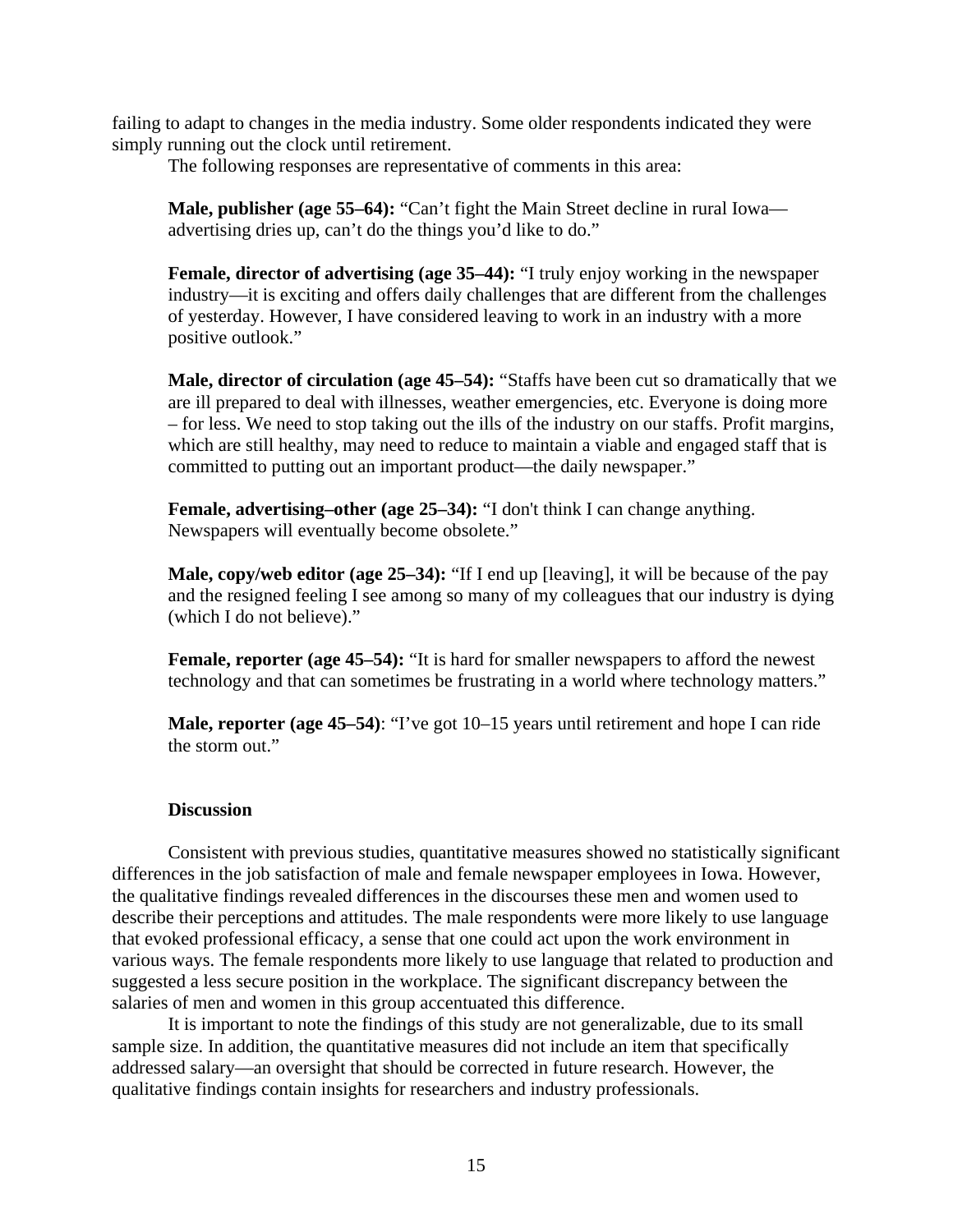Although the issue of work-life balance did not appear to be as important to this group as other areas of job satisfaction, the responses were mixed. It was striking to see men describe the kind of work-family conflict long attributed to women—hardly a victory for anyone. As Robinson (2005) wrote: "[T]he salient question to ask is not whether one gender group is more career-oriented than the other, but rather, how can newsroom work be restructured so that the work-family interface can be accommodated for both female and male professionals (p. 115).

Organizational support emerged as an area that offered the most opportunity for employers to influence the job satisfaction of women and men. As feminist theory teaches, gender functions to create different experiences for male and female employees. Employers who are mindful of this are more likely to create an environment that is supportive of both. As a group, women would clearly benefit from higher salaries. In addition, employers might consider tapping their professional networks to pair less experienced employees with mentors outside the organization. Men, as well as women, might benefit from an organizational culture that offers and encourages employees to use—flexible scheduling options. All would benefit from more focused work practices that treat employees' time and workload as finite resources.

The recommendation, then, is not to ignore gender in the workplace, but to be conscious of it. This reinforces the findings of feminist theorists who have prescribed a cultural approach to the study of gender, looking behind media *content* to examine media *practice*.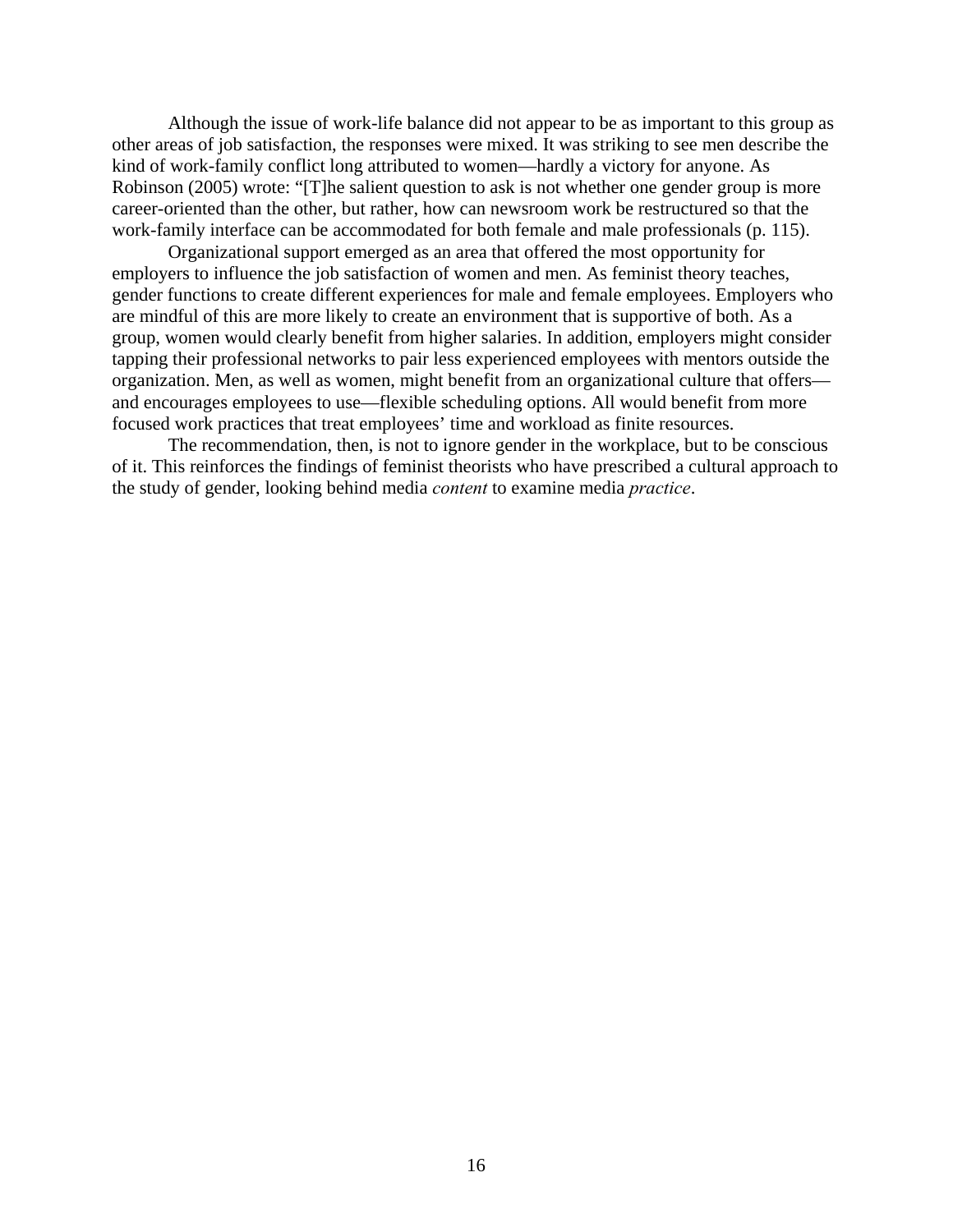# References

- Anderson, Monica. 2014. "As Jill Abramson Exits the NY Times, a Look at How Women Are Faring in Newsrooms." Pew Research Center. June 27. http://www.pewresearch.org/facttank/2014/05/16/as-jill-abramson-exits-the-ny-times-a-look-at-how-women-are-faring-innewsrooms/.
- Aldoory, Linda and Elizabeth Toth. 2002. "Gender Discrepancies in a Gendered Profession: A Developing Theory for Public Relations." *Journal of Public Relations Research* 14 (2): 103–126.
- Arnold, Mary, Marlene L. Hendrickson and Cynthia C. Linton. 2003. *Women in Newspapers 2003: Challenging the Status Quo*. Evanston, IL: Media Management Center at Northwestern University.

http://mediamanagementcenter.sectorlink.org/research/win2003.pdf.

- Barrett, Grace H. 1984. "Job Satisfaction Among Newspaperwomen." *Journalism Quarterly* 61 (3): 593–599.
- Beam, Randal A. 2006. "Organizational Goals and Priorities and the Job Satisfaction of U.S. Journalists." *Journalism and Mass Communication Quarterly* 83 (1): 169–185.
- Beasley, Maurine and Sheila Gibbons. 2003. *Taking Their Place: A Documentary History of Women and Journalism*, 2nd ed. State College, PA: Strata.
- Becker, Lee, Tudor Vlad and Holly Anne Simpson. 2013. "2012 Annual Survey of Journalism and Mass Communication Enrollments: Enrollments Decline for Second Year in Row." *Journalism and Mass Communication Educator* 68 (4): 305–334.
- Bramlett-Soloman, Sharon. 1992. "Predictors of Job Satisfaction Among Black Journalists." *Journalism Quarterly* 69 (3): 703–712.
- Burks, Kimberly and Vernon Stone. 1993. "Career-Related Characteristics of Male and Female News Directors." *Journalism Quarterly* 70 (3): 542–549.
- Byerly, Carolyn. 2013. "Introduction" and "The US: Social Contradictions Also Seen in Newsrooms." In *The Palgrave International Handbook of Women and Journalism*, edited by Carolyn Byerly, 1–10 and 191–207. New York: Palgrave Macmillan.
- Byerly, Carolyn. 2011. *Global Report on the Status of Women in the News Media.* Washington, D.C.: International Women's Media Foundation.
- Chambers, Deborah, Linda Steiner and Carole Fleming. 2004. *Women and Journalism.* London: Routledge.
- "Community Newspaper Facts and Figures." 2014. National Newspaper Association. http://nnaweb.org/about-nna?articleCategory=community-facts-figures#1.
- Daniels, George L. and C. Ann Hollifield. 2002. "Times of Turmoil: Short- and Long-Term Effects of Organizational Change on Newsroom Employees." *Journalism and Mass Communication Quarterly* 79 (3): 661–680.
- De Bruin, Marjan and Karen Ross, eds. (2004). *Gender and Newsroom Cultures: Identities at Work.* Cresskill, NJ: Hampton Press.
- DeFleur, Margaret H. 1992. "Foundations of Job Satisfaction in the Media Industries," *Journalism Educator* 47 (1): 3–15.
- Demers, David P. 1995. "Autonomy, Satisfaction High Among Corporate News Staffs." *Newspaper Research Journal* 16 (2): 91–111.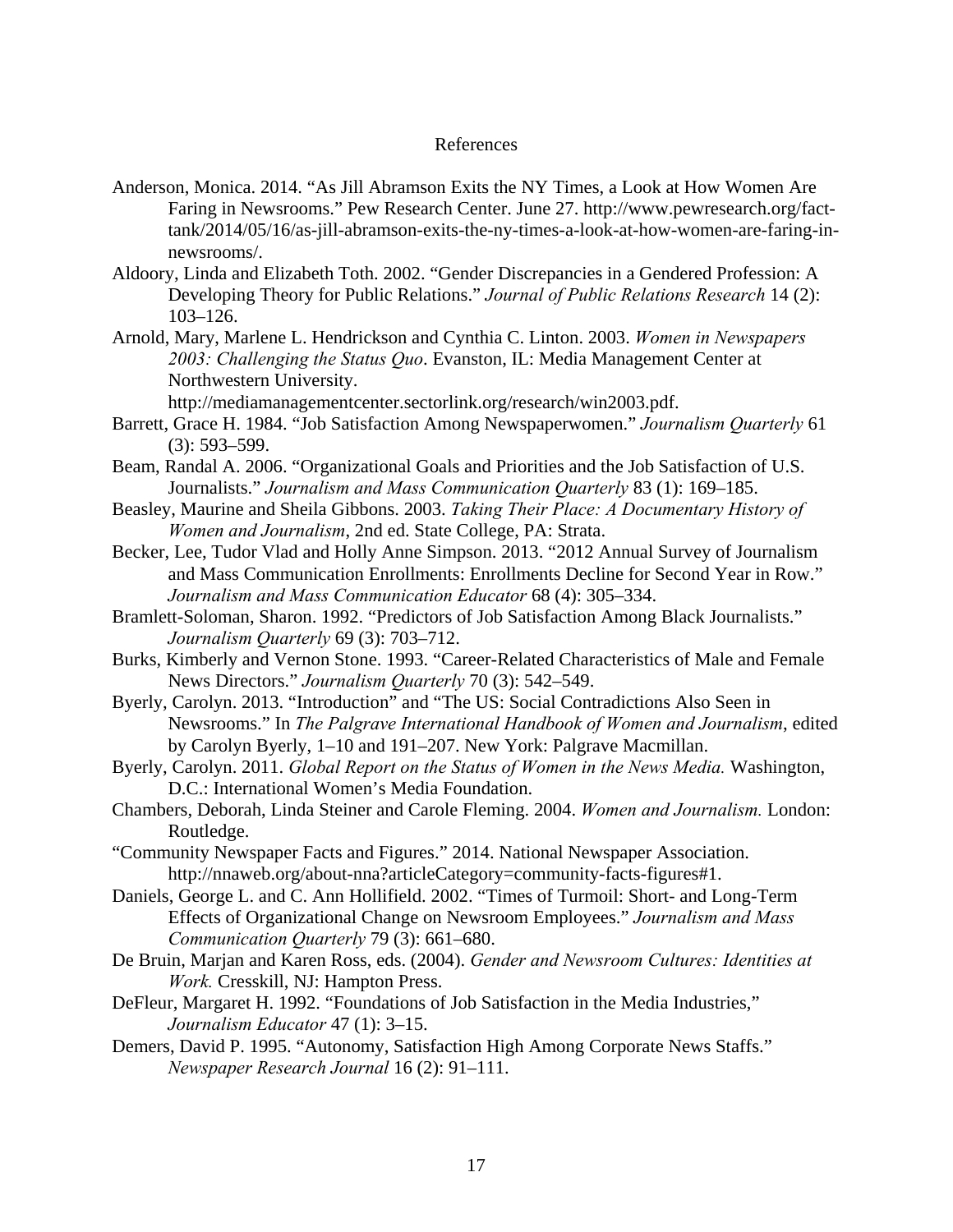- Demers, David P. 1994. "Effect of Organizational Size on Job Satisfaction of Top Editors at U.S. Dailies." *Journalism Quarterly* 71 (4): 914–925.
- Eckert, Penelope and McConnell-Ginet, Sally (1992). "Think Practically and Look Locally: Language and Gender as a Community-Based Practice." *Annual Review of Anthropology*  21: 461–490.
- Elmore, Cindy. 2009. "Turning Points and Turnover among Female Journalists: Communicating Resistance and Repression." *Women's Studies in Communication* 32 (2): 232–254.
- Elmore, Cindy. 2007. "Recollections in Hindsight from Women Who Left: The Gendered Newsroom Culture." *Women and Language* 30 (2): 18–27.
- Everbach, Tracy, and Flournoy, Craig. 2007. "Women Leave Journalism for Better Pay, Work Conditions." *Newspaper Research Journal* 28 (3): 52–64.
- Everbach, Tracy. 2006. "The Culture of a Women-Led Newspaper: An Ethnographic Study of the *Sarasota Herald-Tribune*." *Journalism and Mass Communication Quarterly* 83 (3): 477–493.
- Fullerton, Jami and Kendrick, Alice. 2014. "Perceptions of Work/Life Balance Among U.S. Students: A Study of Gender Differences" *Advertising & Society Review* 14 (4). Retrieved from Project MUSE database.
- Griffin, Anna. 2014. "Where Are the Women? Why We Need More Female Newsroom Leaders." Nieman Foundation. September 11. http://niemanreports.org/articles/whereare-the-women/.
- Hanitzsch, Thomas and Folker Hanusch. 2012. "Does Gender Determine Journalists' Professional Views? A Reassessment Based on Cross-National Evidence." *European Journal of Communication* 27 (3): 257–277.
- Hardin, Marie and Erin Whiteside. 2006. "Fewer Women, Minorities Work in Sports Departments." *Newspaper Research Journal* 27 (2): 38–51.
- Hardin, Marie and Stacie Shain. 2006. "'Feeling Much Smaller Than You Know You Are': The Fragmented Professional Identity of Female Sports Journalists." *Critical Studies in Mass Communication* 23 (4): 322–338.
- Hardin, Marie and Stacie Shain. 2005. "Female Sports Journalists: Are We There Yet? 'No.'" *Newspaper Research Journal* 26 (4): 22–35.
- Hemlinger, Mary Arnold and Cynthia C. Linton. 2002. *Women in Newspapers 2002: Still Fighting an Uphill Battle*. Evanston, IL: Media Management Center at Northwestern University. http://mediamanagementcenter.sectorlink.org/research/win2002.pdf.
- Herzberg, Frederick, Bernard Mausner and Barbara Bloch Snyderman. 1959. *The Motivation to Work.* New York: John Wiley & Sons.
- Keith, Susan. 2005a. "Copy Editor Job Satisfaction Lowest at Small Newspapers." *Newspaper Research Journal* 26 (2–3): 6–26.
- Keith, Susan. 2005b. "Newspaper Copy Editors' Perceptions of Their Ideal and Real Ethics Roles." *Journalism and Mass Communication Quarterly* 82 (4): 930–951.
- Kelly, James D. 1989. "Gender, Pay and Job Satisfaction of Faculty in Journalism." *Journalism Quarterly* 66 (2): 446–452.
- Klos, Diana M. 2013. "The Status of Women in the U.S. Media 2013." Women's Media Center. http://wmc.3cdn.net/51113ed5df3e0d0b79\_zzzm6go0b.pdf.
- Lavie, Aliza. 2004. "Organizational Factors in the Radio Newsroom: Cause for Hope or Despair?" In *Gender and Newsroom Cultures: Identities at Work*, edited by Marjan de Bruin and Karen Ross, 119–142. Cresskill, NJ: Hampton Press.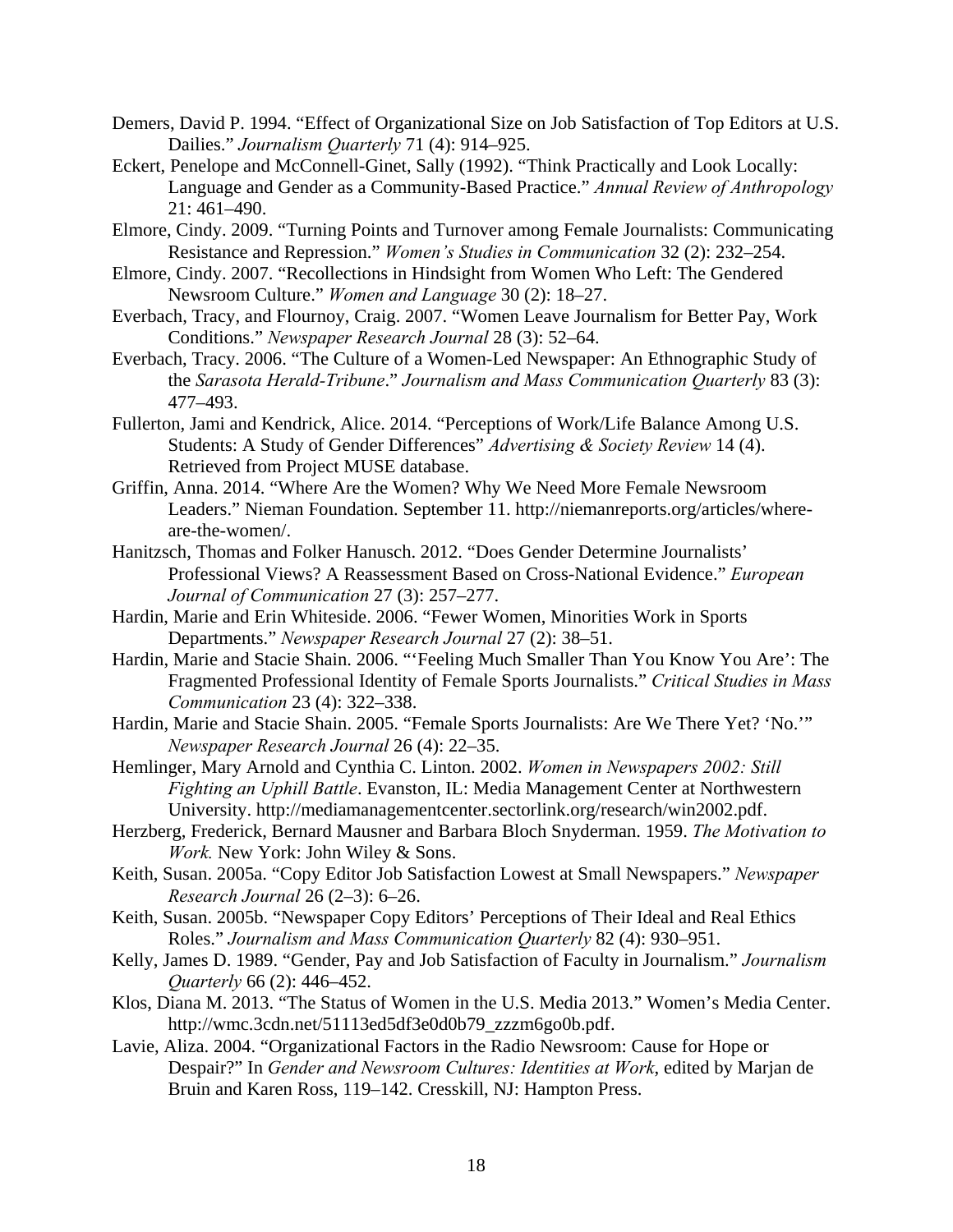- Lindlof, Thomas R. and Bryan C. Taylor. 2011. *Qualitative Communication Research Methods,* 3rd edition. Thousand Oaks: Sage.
- Lowery, Wilson. 2004. "Gender, Occupational Knowledge and Control over Work in the Newspaper Newsroom." In *Gender and Newsroom Cultures: Identities at Work*, edited by Marjan de Bruin and Karen Ross, 17–42. Cresskill, NJ: Hampton Press.
- Maxwell, Joseph A. 2013. *Qualitative Research Design: An Interactive Approach*, 3rd ed. Thousand Oaks, CA: Sage.
- McGhee, Geoff. 2012. "Rural Newspapers Doing Better Than Their City Counterparts." Rural West Initiative at Stanford University. http://www.stanford.edu/group/ruralwest/cgibin/drupal/content/rural-newspapers.
- McQuarrie, Fiona. 1999. "Professional Mystique and Journalists' Dissatisfaction." *Newspaper Research Journal* 20 (3): 20–28.
- "Newsroom Employment Census 2014." 2014. American Society of Newspaper Editors. http://asne.org/content.asp?pl=121&sl=387&contentid=387.
- North, Louise. 2009a. *The Gendered Newsroom: How Journalists Experience the Changing World of Media*. Cresskill, NJ: Hampton Press.
- North, Louise. 2009b. "Gendered Experiences of Industry Change and the Effects of Neoliberalism." *Journalism Studies* 10 (4): 506–521.
- Nicholson, June O. 2007. "Women in Newspaper Journalism (Since the 1990s)." In *Women in Mass Communication*, 3rd ed., edited by Pamela Creedon and Judith Cramer, 35–46. Thousand Oaks: Sage.
- Nilsson, Monica Lofgren. 2010. "'Thinkings' and 'Doings' of Gender: Gendering Processes in Swedish Television News Production." *Journalism Practice* 4 (1): 1–16.
- Pollard, George. 1995. "Job Satisfaction Among Newsworkers: The Influence of Professionalism, Perceptions of Organizational Structure, and Social Attributes," *Journalism and Mass Communication Quarterly* 72 (3): 682–697.
- Rakow, Lana F. and Laura A. Wackwitz, eds. 2004. *Feminist Communication Theory*: *Selections in Context.* Thousand Oaks: Sage.
- Reinardy, Scott. 2012. "Job Security, Satisfaction Influence Work Commitment." *Newspaper Research Journal* 33 (1): 54–70.
- Reinardy, Scott. 2009a. "Beyond Satisfaction: Journalists Doubt Career Intentions as Organizational Support Diminishes and Job Satisfaction Declines." *Atlantic Journal of Communication* 17 (3): 126–139.
- Reinardy, Scott. 2009b. "Female Journalists More Likely to Leave Newspapers." *Newspaper Research Journal* 30 (3): 42–57.
- Reinardy, Scott. 2007. "Satisfaction vs. Sacrifice: Sports Editors Assess the Influences of Life Issues on Job Satisfaction." *Journalism and Mass Communication Quarterly* 84 (1): 105– 121.
- Robinson, Gertrude. 2005. *Gender, Journalism and Equity: Canadian, U.S., and European Perspectives.* Cresskill, N.J.: Hampton Press.
- Ross, Karen. 2004. "Sex at Work: Gender Politics and Newsroom Culture." In *Gender and Newsroom Cultures: Identities at Work*, edited by Marjan de Bruin and Karen Ross, 143– 160. Cresskill, NJ: Hampton Press.
- Ross, Karen. 2001. "Women at Work: Journalism as En-gendered Practice." *Journalism Studies* 2 (4): 531–544.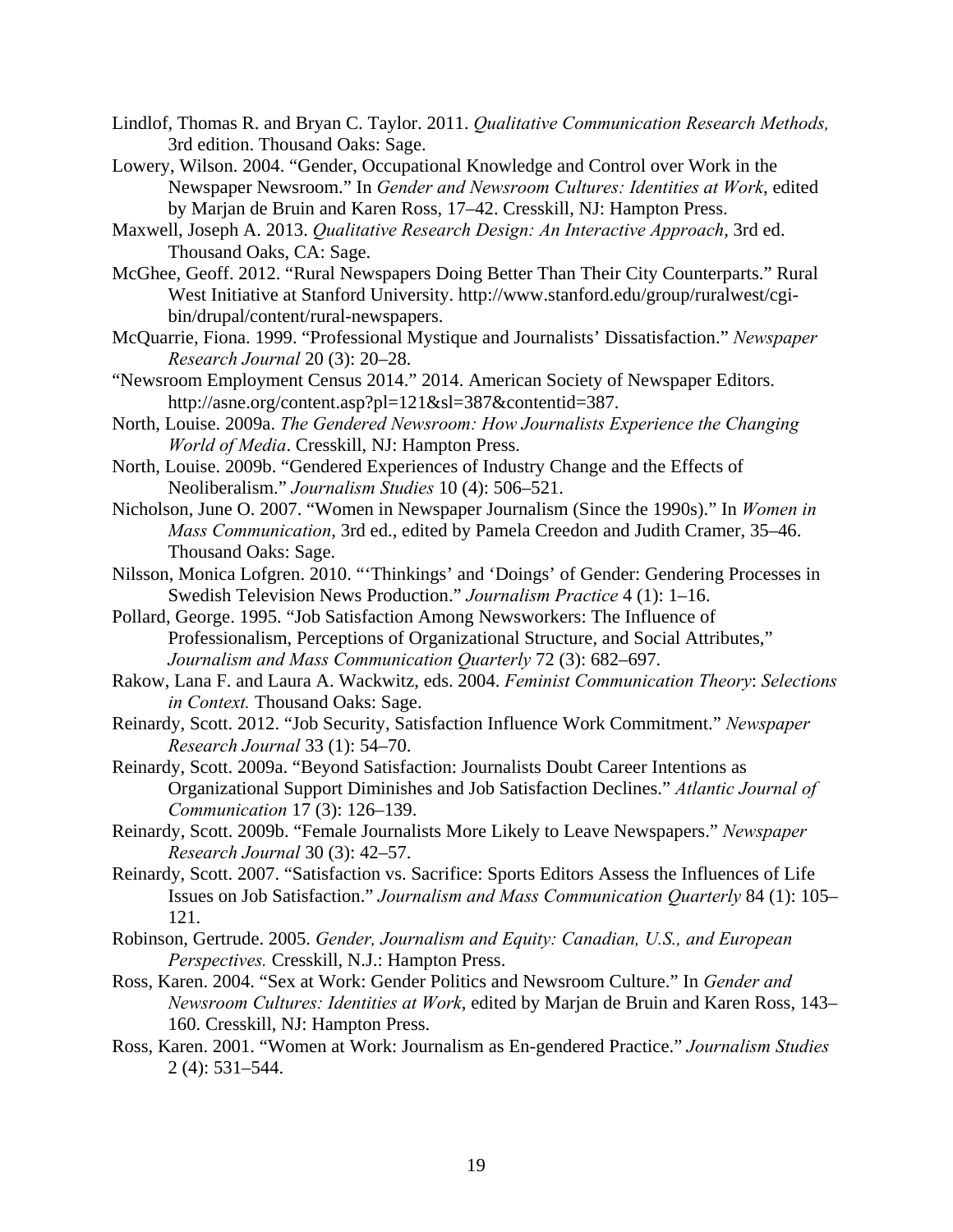- Schwandt, Thomas A. 1998. "Constructivist, Interpretivist Approaches to Human Inquiry." In *The Landscape of Qualitative Research: Theories and Issues*, edited by Norman K. Denzin and Yvonna S. Lincoln, 221–259. Thousand Oaks: Sage.
- Selzer, Ann. 2002. "The Great Divide: Female Leadership in U.S. Newsrooms." Pew Research Center. http://www.pewcenter.org/doingcj/research/r\_apipewstudy.pdf.
- Shaver, Harold C. 1978. "Job Satisfaction and Dissatisfaction Among Journalism Graduates." *Journalism Quarterly* 55 (1978): 54–61.
- Sinha, Antara. 2015. "Gender Gaps in Journalism Classes and Newsrooms Concern Students." *USA Today College*. http://college.usatoday.com/2015/02/17/gender-gaps-in-journalismclasses-and-newsrooms-concern-students/
- Smithson, Janet and Elizabeth Stokoe. 2005. "Discourses of Work-Life Balance: Negotiating 'Genderblind' Terms in Organizations. *Gender, Work and Organization* 12 (2): 148–167.
- Smucker, Michael, Warren Whisenant and Paul Pedersen. 2003. "An Investigation of Job Satisfaction and Female Sports Journalists." *Sex Roles* 49 (7–8): 401–407.
- St. Cyr, Charles. 2008. "Study of City Editors Raises Concern for Job Satisfaction." *Newspaper Research Journal* 29 (1): 21–35.
- Sullivan, Margaret. "Still Talking About It: 'Where Are the Women?" *New York Times*. May 12, 2014.
- Tharoor, Ishaan. 2014. "Female Editor-in-Chief at Leading Newspaper Is Forced Out—in France." *The Washington Post*. May 15.
- Tharp, Marty. 1991. "Turnover and Mobility at Small Daily Newspapers." *Newspaper Research Journal* (Winter 1991): 76–90.
- Van Zoonen, Liesbet. 1994. *Feminist Media Studies*. London: Sage.
- Vlad, Tudor, Lee Becker and Whitney Kazragis. 2011. "2010 Annual Survey of Journalism and Mass Communication Enrollments Grow, Reversing Stagnation of Recent Years." *Journalism and Mass Communication Educator* 66 (4): 300–324.
- Walsh-Childers, Kim, Jean Chance and Kristin Herzog. 1996. "Women Journalists Report Discrimination in Newsrooms." *Newspaper Research Journal* 17 (3-4): 68–87.
- Weaver, David, Randal Beam, Bonnie Brownlee, Paul Voakes, P., and G. Cleveland Wilhoit. 2006. *The American Journalist in the 21st Century: U.S. News People at the Dawn of a New Millennium.* Mahwah: Lawrence Erlbaum Associates.
- Willard, Amber. 2007. "Why Do Women Leave Newspaper Jobs?" *Quill Magazine* (May 2007): 23.
- "Women in the Labor Force: A Databook." 2014. U.S. Bureau of Labor Statistics. May. http://www.bls.gov/cps/wlf-databook-2013.pdf
- Young, Mary Lynn and Alison Beale. 2013. "Canada: The Paradox of Women in News." In *The Palgrave International Handbook of Women and Journalism*, edited by Carolyn Byerly, 109–121. New York: Palgrave Macmillan.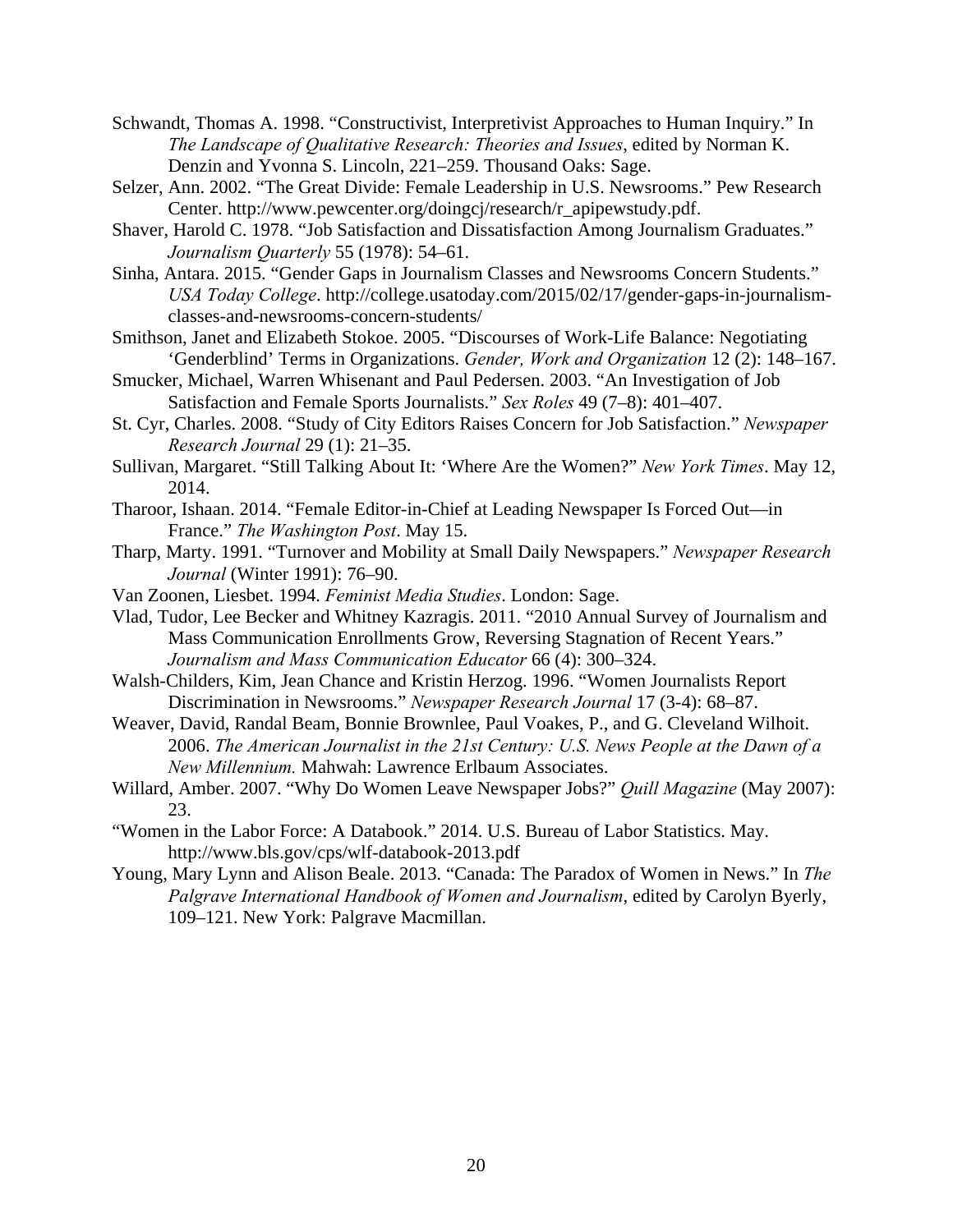|                             | Gender         |                |
|-----------------------------|----------------|----------------|
| Salary range                | Male           | Female         |
| \$10,000-\$19,999           | 3              | 11             |
| \$20,000-\$29,999           | 15             | 27             |
| \$30,000-\$39,999           | 12             | 15             |
| \$40,000-\$49,999           | 9              | 6              |
| \$50,000-\$59,999           | 8              | 3              |
| \$60,000-\$69,999           | 4              | $\overline{2}$ |
| \$70,000-\$79,999           | 3              | $\overline{2}$ |
| \$80,000-\$89,999           | 1              | $\overline{0}$ |
| \$90,000-\$99,999           | 2              | 1              |
| \$100,000-\$109,999         | $\mathbf{1}$   | 1              |
| \$110,000-\$119,999         | 2              | 0              |
| \$120,000-\$129,999         | $\overline{0}$ | 0              |
| \$130,000-\$139,999         | 3              | 0              |
| \$140,000-\$149,999         | 0              | 0              |
| $$150,000+$                 | 5              | ∩              |
| $X^2$                       | 23.4           |                |
| $*_p$                       | $\rm 0.02$     |                |
| $\text{*Significant} < .05$ |                |                |

Table 1 *Salary ranges of Iowa newspaper employees*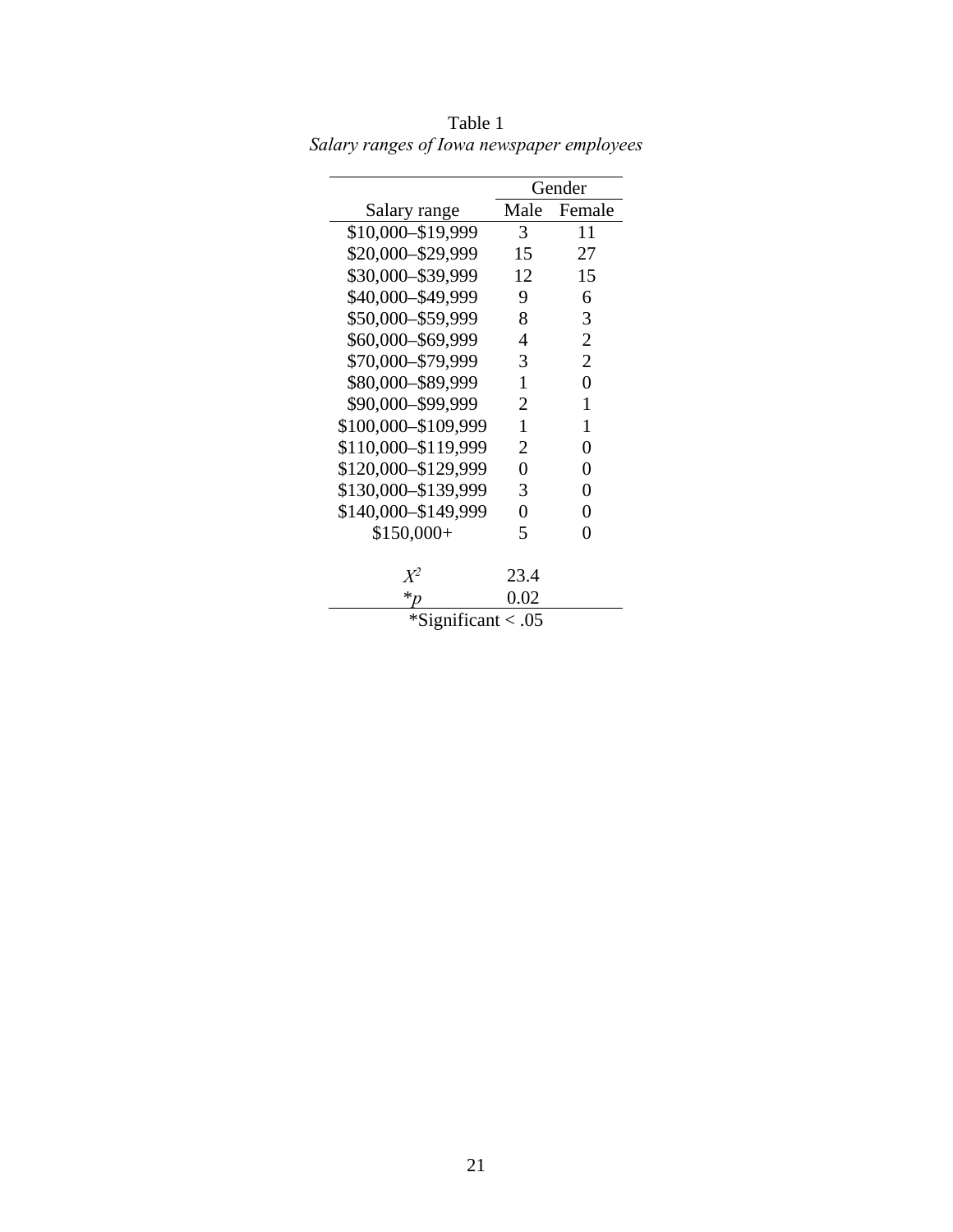Table 2 *Male and female summary statistics on Likert-type measures*\* *of job satisfaction* 

|                        | Gender |        |        |           |      |     |
|------------------------|--------|--------|--------|-----------|------|-----|
|                        | Male   |        | Female |           |      |     |
|                        | Mean   | Std.   | Mean   | Std. dev. |      | df  |
| Category               |        | dev.   |        |           |      |     |
| Job quality            | 4.812  | (1.23) | 4.740  | (0.95)    | 0.38 | 124 |
| Work-life balance      | 4.199  | (1.37) | 4.530  | (1.53)    | 1.31 | 127 |
| Organizational support | 5.066  | (1.28) | 5.090  | (1.07)    | 0.11 | 125 |

\*Some items were reversed for comparison; the higher the mean, the higher the satisfaction.